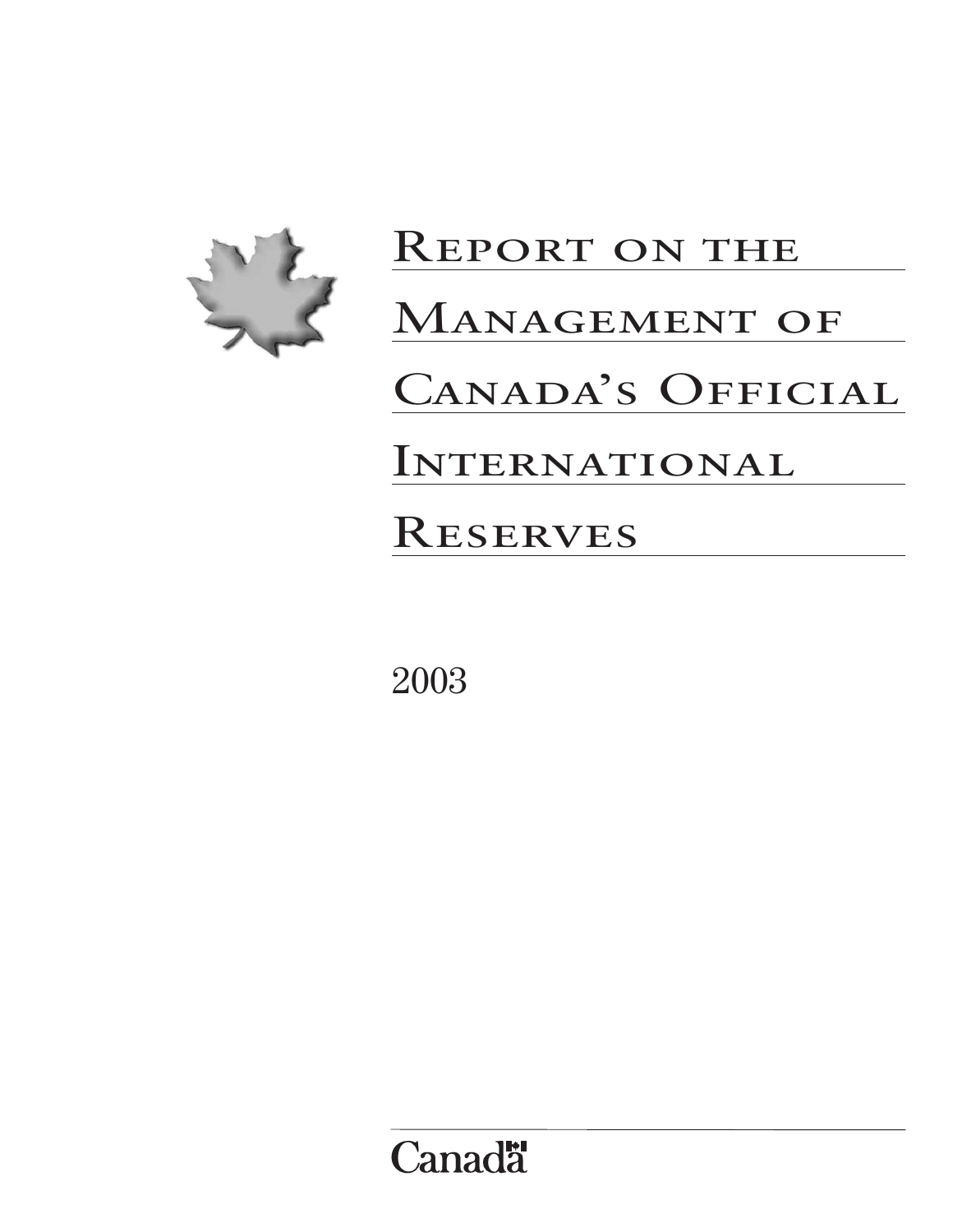

# REPORT ON THE MANAGEMENT OF CANADA'S OFFICIAL International **RESERVES**

2003

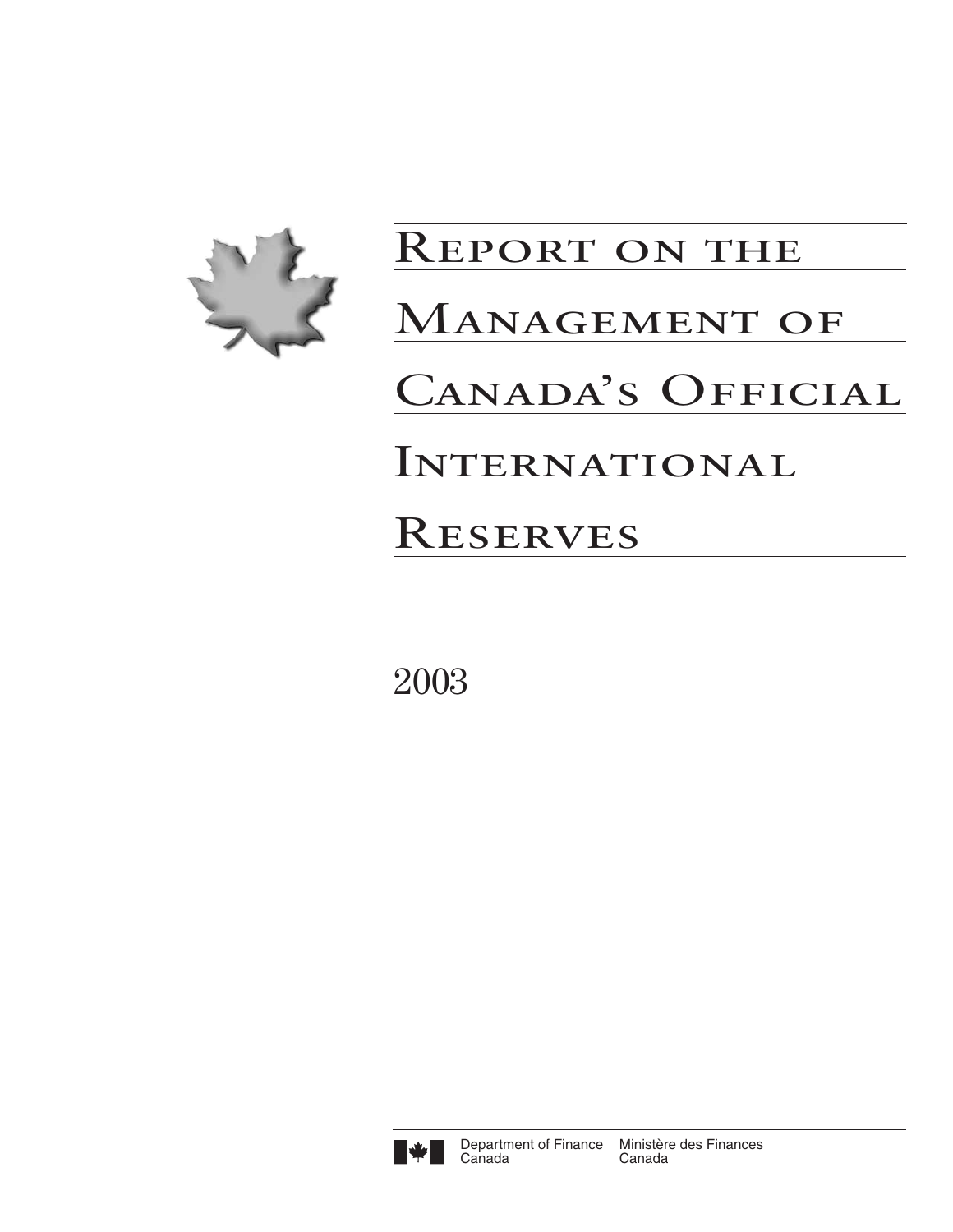# $<sup>©</sup>$  Her Majesty the Queen in Right of Canada (2004)</sup> All rights reserved

All requests for permission to reproduce this document or any part thereof shall be addressed to Public Works and Government Services Canada.

Available from the

Distribution Centre Department of Finance Canada Room P-135, West Tower 300 Laurier Avenue West Ottawa, Ontario K1A 0G5 Tel: (613) 995-2855 Fax: (613) 996-0518

This document is available on the Internet at www.fin.gc.ca

*Cette publication est également disponible en français.*

Cat. No.: F2-174/2004E ISBN 0-662-37054-6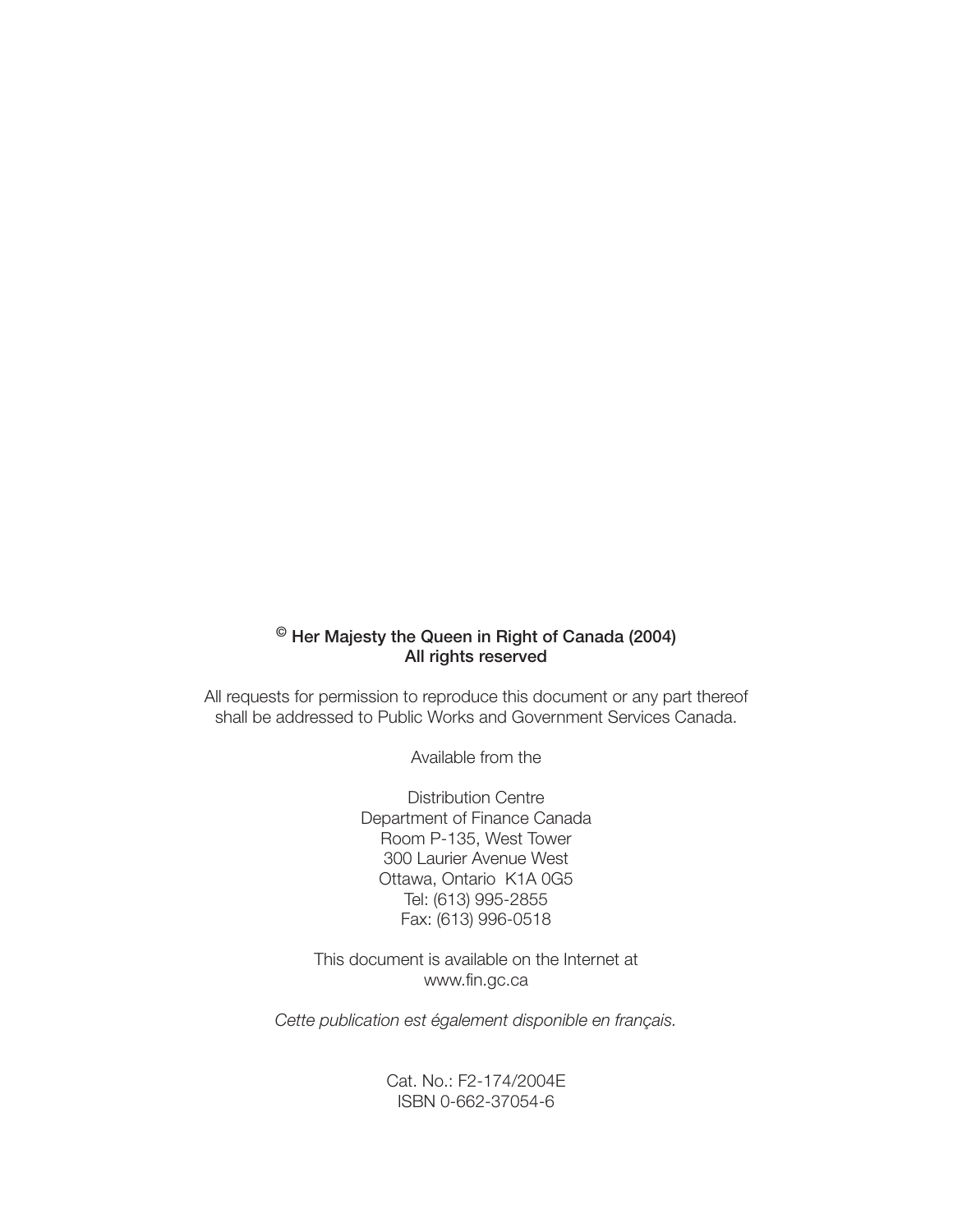# *Table of Contents*

|                                                                         | 5              |
|-------------------------------------------------------------------------|----------------|
|                                                                         | $\overline{7}$ |
| <b>Section I: Overview of the Exchange Fund Account Account Account</b> | 9              |
|                                                                         | 9              |
|                                                                         | 9              |
|                                                                         | 9              |
|                                                                         | 10             |
|                                                                         | 12             |
| <b>Section II: Exchange Fund Account Operations in 2003</b>             | 14             |
|                                                                         | 14             |
|                                                                         | 16             |
|                                                                         | 17             |
|                                                                         | 20             |
|                                                                         | 21             |
|                                                                         | 21             |
|                                                                         | 22             |
| Annex 1: Foreign Exchange Market Intervention                           | 24             |
| Annex 2: Investment and Credit Guidelines for the EFA                   | 25             |
| Annex 3: Canada's Official International Reserves                       | 28             |
|                                                                         | 29             |
|                                                                         | 31             |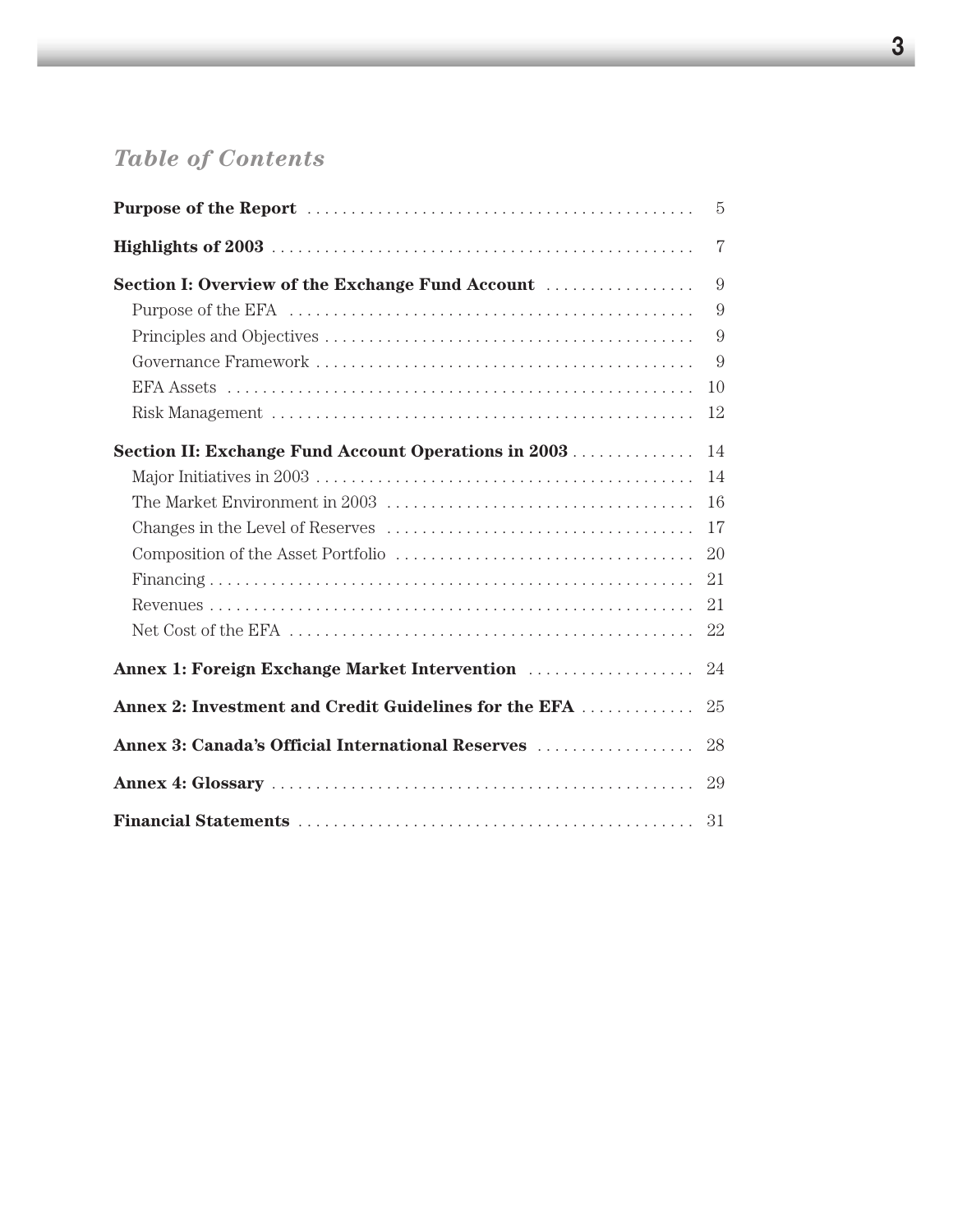# *Purpose of the Report*

This report reviews the operations of the Exchange Fund Account (EFA) for the 2003 calendar year. The EFA is the main repository of Canada's official international reserves and is the only actively managed portfolio of reserves.

The EFA is governed by the provisions of the *Currency Act*, which states that the Minister of Finance shall report to Parliament on the operations of the EFA for each calendar year within five months after the end of that year.

The report provides a comprehensive account of the context within which the EFA is managed, its composition and changes during the year, and strategic policy initiatives. The accompanying financial statements, audited by the Auditor General of Canada, provide additional information on the year-end financial position and annual changes of the EFA.

| What Is the Exchange Fund Account?                                                                                               |                                                                                                                                                                               |
|----------------------------------------------------------------------------------------------------------------------------------|-------------------------------------------------------------------------------------------------------------------------------------------------------------------------------|
| The EFA is the principal repository of Canada's official international reserves. It is<br>dollar in the foreign exchange market. | maintained to provide general foreign currency liquidity for the Government of Canada<br>and to provide a source of funds to help promote orderly conditions for the Canadian |
| The Exchange Fund Account as at December 31, 2003                                                                                |                                                                                                                                                                               |
|                                                                                                                                  | (market value in<br>millions of US dollars)                                                                                                                                   |
| <b>Securities</b>                                                                                                                | 29.421                                                                                                                                                                        |
| Deposits                                                                                                                         | 2.005                                                                                                                                                                         |
| Gold                                                                                                                             | 45                                                                                                                                                                            |
| Special drawing rights                                                                                                           | 838                                                                                                                                                                           |
| Total                                                                                                                            | 32,309                                                                                                                                                                        |

The EFA's assets are funded by foreign currency liabilities. Assets and liabilities are managed on a portfolio basis and are matched as closely as possible in currency and duration to minimize exposure to currency and interest rate risks.

Canada's official international reserves stood at US\$36.3 billion as of December 31, 2003, composed of the EFA (US\$32.3 billion), foreign currency accounts held by the Bank of Canada (US\$106 million) and the Receiver General (US\$5 million), and the reserve position in the International Monetary Fund (US\$3,848 million).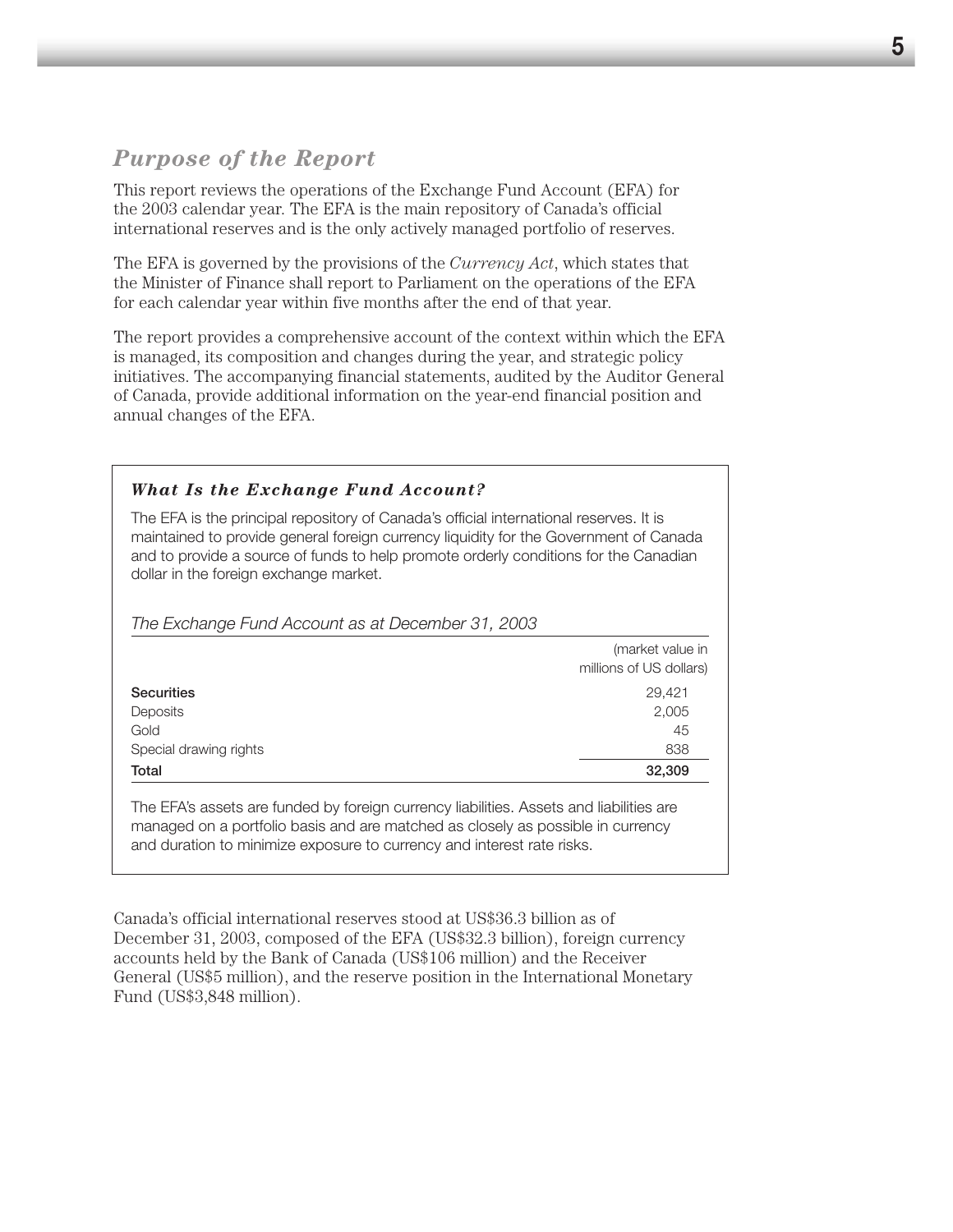# *Highlights of 2003*

During 2003 notable developments were:

- As at December 31, 2003, official international reserves, at US\$36.3 billion, were slightly lower than the reserve levels of US\$37.2 billion as of December 31, 2002. This is explained by large foreign currency debt maturities met through sales of assets, which were partly offset by foreign currency revaluations resulting from the appreciation of the euro against the US dollar. There was no change arising from intervention in foreign exchange markets during the year.
- The structure of the EFA portfolio was managed to limit the cost of carrying assets. During 2003, taking into account net interest costs of US\$19 million and US\$278 million in gains on asset sales, the Government earned net revenues of US\$259 million.
- Consistent with the Government's policy to immunize currency and interest risks in Canada's reserve portfolio, the amount of foreign currency assets was brought into line with liabilities. Foreign currency liabilities had exceeded foreign currency assets in recent years, largely as a result of foreign exchange intervention in support of the Canadian dollar in 1998.
- An external evaluation of the management of the Government's reserves concluded that Canada's practices compare well with those of other sovereigns and private financial institutions. The evaluation and the departmental response to the recommendations were tabled in Parliament and submitted to the Office of the Auditor General. It is also available upon request from the Department of Finance.
- In line with continued efforts to increase transparency and to stay at the forefront of sovereign practice, the Government published its investment and credit guidelines governing the EFA portfolio on the Department of Finance Web site (www.fin.gc.ca/efa/EFAGuidelines e.html).
- A new framework was implemented to move a portion of the Government's short-term US-dollar deposits to a collateralized basis by introducing a US-dollar repo program. As a result, the Government's credit risk to financial institutions has been reduced significantly.
- The last of the Government's gold bullion was sold in December 2003. Proceeds from gold sales over the last 20 years have been invested in interest-bearing assets, raising the return for the EFA by US\$13 billion more than would have been the case had the Government maintained its gold holdings. Of note, the Government continues to hold gold coins.
- The Government implemented a new governance framework. The new framework enhances coordination between the Department of Finance and the Bank of Canada in the area of funds and risk management of the Government's debt and reserves. The framework will enhance decision making and risk management of the EFA within the overall strategy approved by the Minister.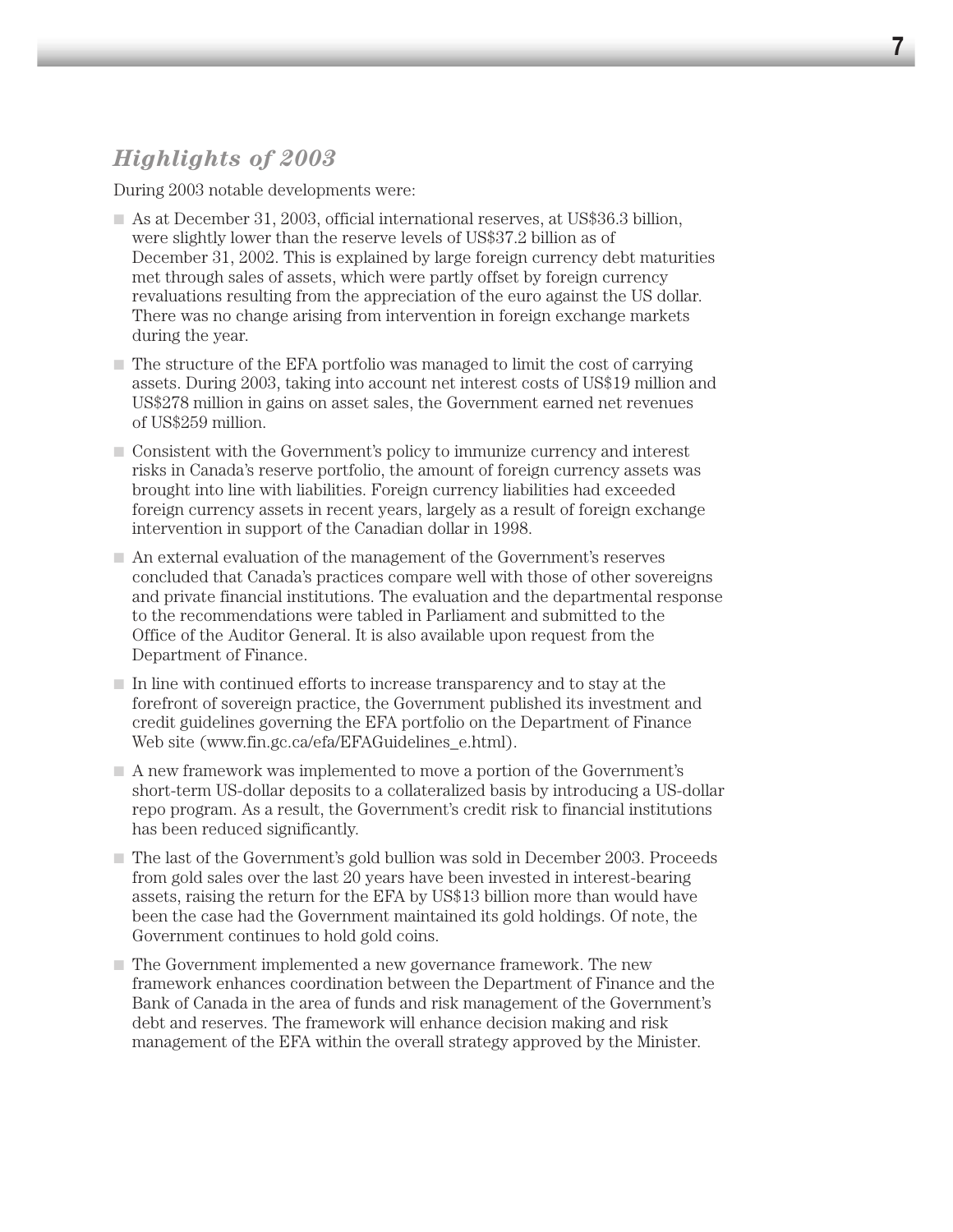# *Section I: Overview of the Exchange Fund Account*

The Exchange Fund Account is the main repository of Canada's official international reserves and is the component that is actively managed by the Government. It is composed of securities (bonds and bills issued by a sovereign, an agency or an international financial organization) and bank deposits denominated in foreign currencies, gold and special drawing rights (SDRs).<sup>1</sup>

# **Purpose of the EFA**

The purpose of the EFA is to provide general foreign currency liquidity for the Government and to provide a source of funds to help promote orderly conditions for the Canadian dollar in the foreign exchange market.

# **Principles and Objectives**

The following principles and objectives guide the management of the EFA:

- Prudence: Maintain an appropriate level of reserves invested in high-quality and highly liquid assets. Manage reserves within a framework that matches foreign liabilities to reserve assets to immunize currency and interest rate risk, and that controls credit risk through diversification and collateral management frameworks.
- Cost-effectiveness: Minimize the cost of carrying reserves (i.e. the difference between interest paid on foreign currency liabilities and interest earned on reserve assets).
- Consultations: Seek input from market participants on major adjustments to the foreign reserves management program.
- Best practices: Ensure that the operational framework and practices are in line with the best practices of other comparable sovereign borrowers and the private sector.

# **Governance Framework**

The EFA is governed by the provisions of the *Currency Act*, which states that the Minister of Finance shall report to Parliament on the operation of the EFA each calendar year within five months after the end of that year.

<sup>1</sup> An SDR is an international reserve asset created by the International Monetary Fund (IMF) in 1969 to supplement the existing official reserves of member countries. SDRs are allocated to member countries in proportion to their IMF quotas. The SDR also serves as the unit of account of the IMF and some other international organizations. Its value is based on a basket of key international currencies.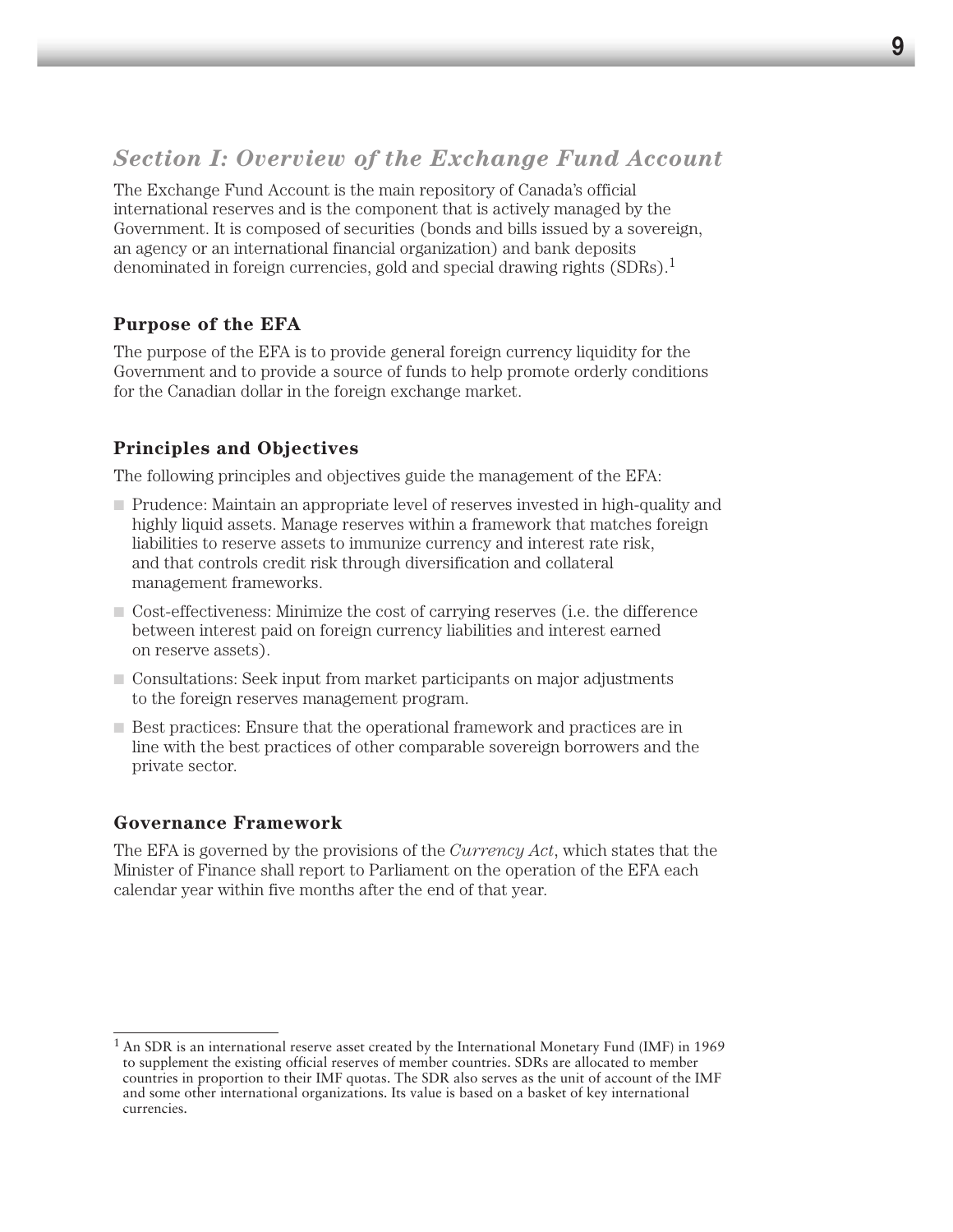The Government approves the general policies related to the management of the EFA and, in particular, establishes the target level of reserves and provides an annual report to Parliament on the operations of the EFA. The Department of Finance and the Bank of Canada share responsibility for the management of the EFA. The Bank of Canada, acting as fiscal agent for the Minister of Finance, effects transactions for the Account.

In 2003 the Government implemented a new governance framework for its funds management, including the EFA and risk management. Further information on governance is provided in Section II.

## **EFA Assets**

#### *The Level of Reserves*

As at December 31, 2003, the level of official international reserves stood at US\$36.3 billion and the EFA totalled US\$32.3 billion. Reserves are reported on a market value basis. The value of reserves fluctuates due to both external factors (e.g. changes in exchange rates and interest rates) and actions by managers (e.g. an increase in investments). Further information on the sources of changes in reserves can be found in Section II.

## *Structure and Composition*

#### *Structure*

The EFA is structured into two tiers: the Liquidity Tier and the Investment Tier. The Liquidity Tier serves to meet the Government's core liquidity requirements in foreign currencies. It consists of highly rated US-dollar-denominated marketable short-term (under one year) assets, such as discount notes and bank deposits. The Investment Tier consists of a diversified mix of highly rated liquid bonds denominated in US dollars, euro and yen.

#### *Eligible EFA Investments*

The Government can invest in securities (bonds and bills) issued by a sovereign, an agency or an international financial organization. Reserves can also be invested in US-dollar cash deposits with financial institutions or in US-dollar repos. Further information on the Government's repo program can be found in Section II. As indicated in Chart 1, the majority of reserves were invested in securities issued by sovereigns and agencies as at December 31, 2003.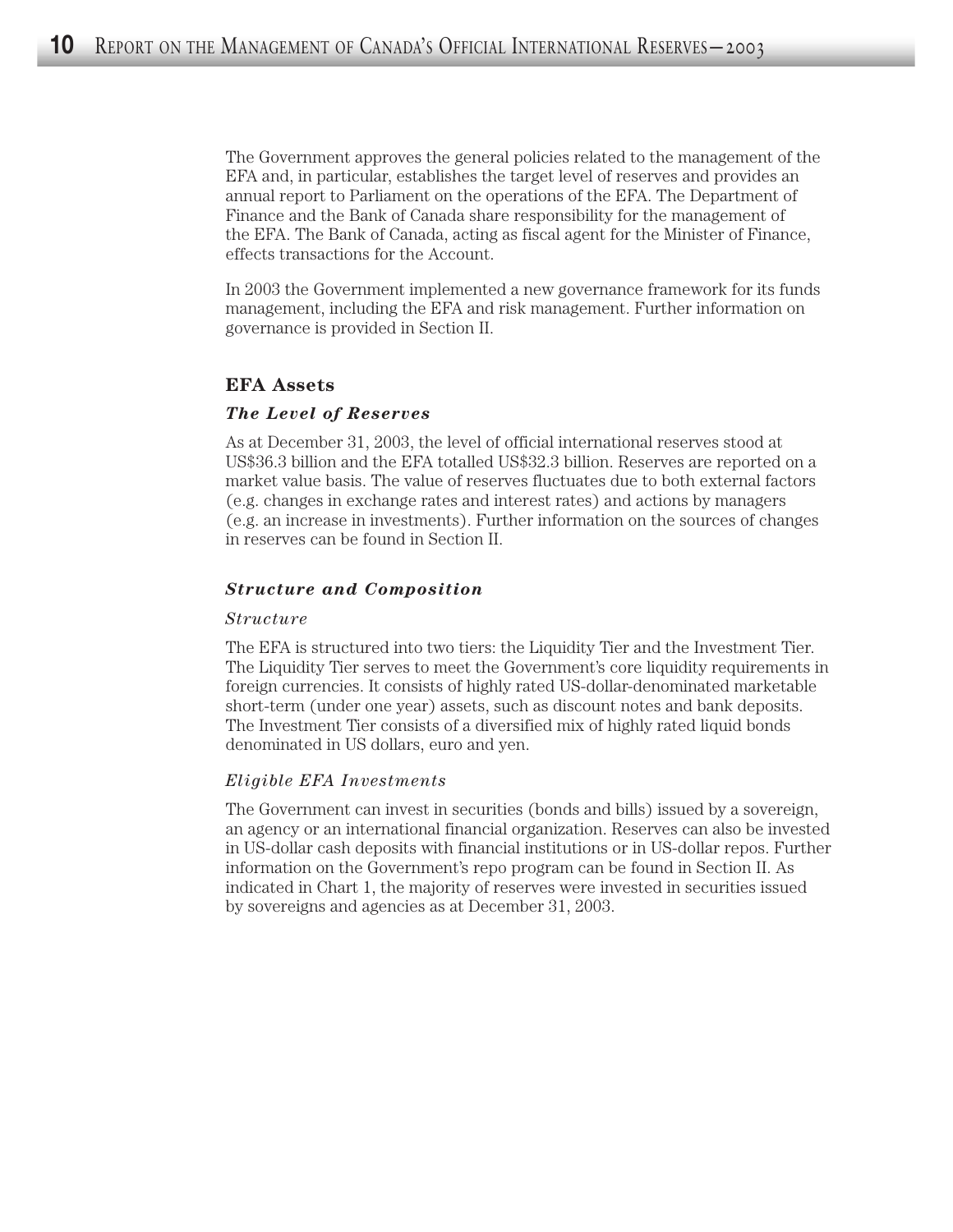

Note: Numbers may not add due to rounding.

#### *Currency Composition*

The EFA can hold investments denominated in three currencies: US dollars, euro and yen. About 50 per cent of the EFA is denominated in US dollars. This reflects the fact that foreign currency needs are mostly in US dollars and that, historically, foreign exchange intervention has taken place primarily in the Canadian/US-dollar exchange market. The remainder of the EFA is split between the euro and the yen, depending on investment opportunities in these markets. As at December 31, 2003, the US-dollar share of the portfolio was US\$15.6 billion (or 49.4 per cent), the euro share was 11.9 billion euros (or 47.3 per cent) and the yen portion was 112.5 billion yen (or 3.3 per cent).<sup>2</sup> A more detailed breakdown of the EFA by currency is provided in Section II.

#### *Eligible Credit Ratings*

To be eligible for EFA investments, an entity must have a credit rating of at least A- (see guidelines in Annex 2 for details). The majority of EFA investments are in the AAA category, as indicated in Chart 2.

<sup>&</sup>lt;sup>2</sup> Based on an ongoing assessment of needs, the US-dollar share is maintained at about US\$15 billion, plus or minus an operating range, with the remainder of the EFA portfolio in euro and yen assets.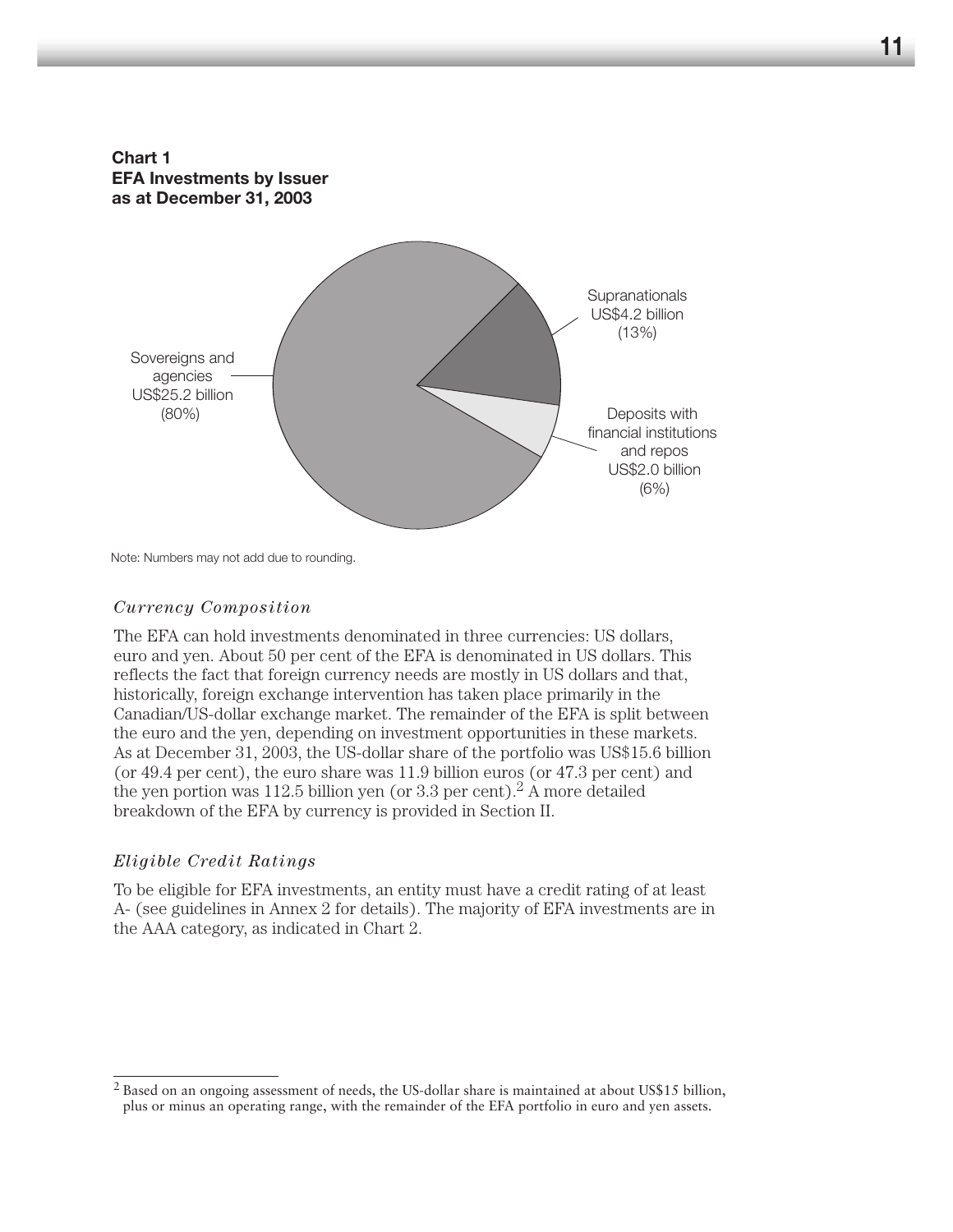

#### **Risk Management**

The Government has a comprehensive risk management framework for identifying and managing treasury risk, including market, credit, operational and legal risks related to the financing and investment of its foreign exchange reserves. The main elements of this framework are outlined below.

#### *Asset-Liability Management Framework*

The foreign currency reserve assets and the liabilities financing those assets are managed on a portfolio basis. The Government follows an "asset-liability management framework," whereby assets and liabilities financing these assets are matched (as closely as possible) in currency and duration, so that the Government is not exposed to significant currency and interest rate risks.

#### *Investment and Credit Guidelines*

The management of reserves is governed by investment and credit guidelines approved by the Minister of Finance (see Annex 2). The guidelines, which encompass all lines of business, limit the Government's credit exposure and call for diversification of assets and counterparties. In addition, high liquidity standards are defined in the guidelines. For instance, to ensure that reserves are invested in liquid securities, the outstanding amount of securities must be at least US\$500 million. There are also rules governing the maximum maturity of reserve assets.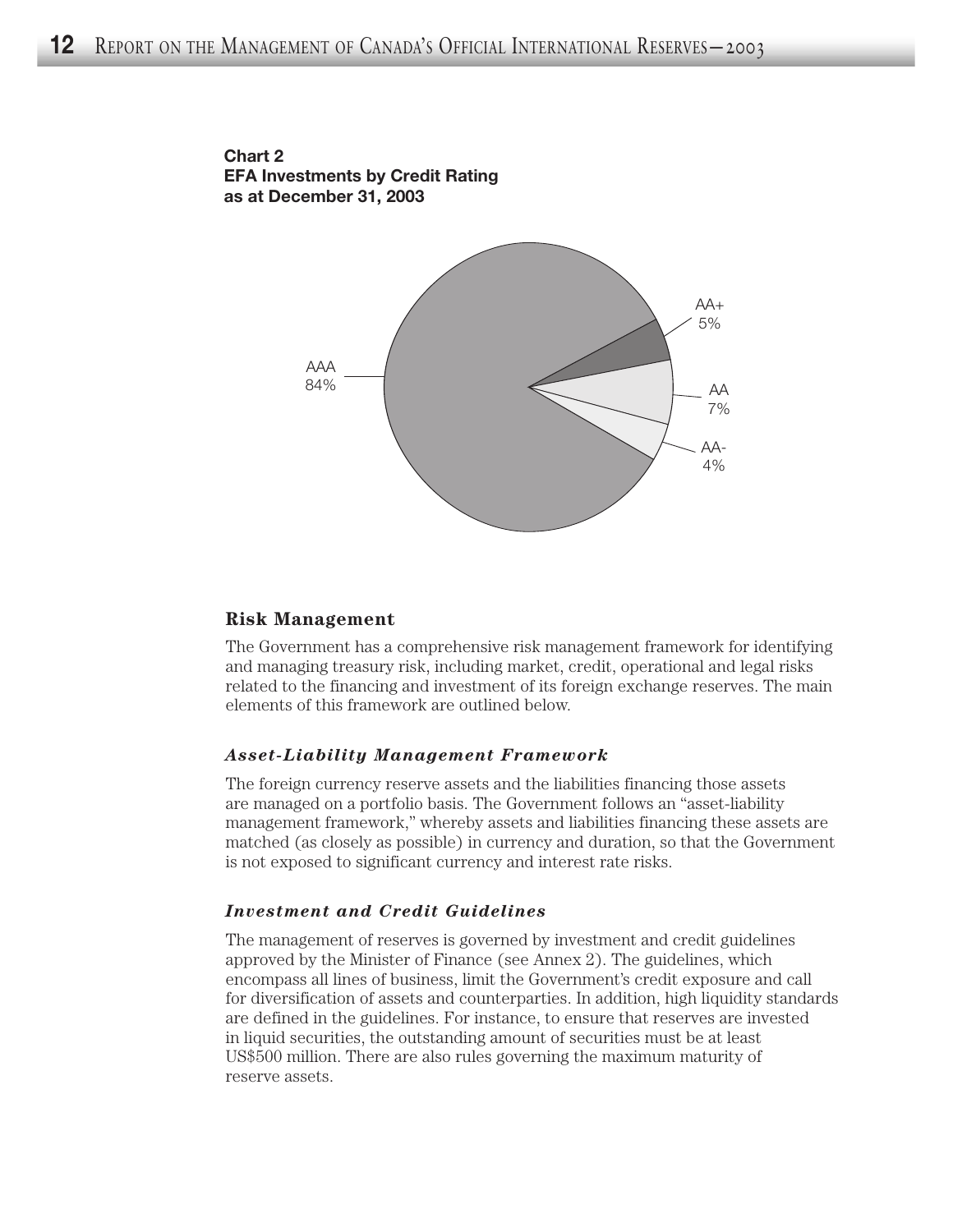#### *Collateral Management Frameworks*

Collateral management frameworks are used to manage the Government's credit risk to financial institution (FI) counterparties associated with cross currency swaps, forward contracts and commercial deposits. Under these frameworks, high-quality collateral (e.g. cash, securities) is posted to the Government when credit risk to FI counterparties exceeds specified limits.

#### *Governance*

The governance framework (see Section II) ensures that risk issues are identified and addressed. A Risk Committee meets regularly to review risk reports and to provide guidance and accountability on the Government's treasury risk policies. The Financial Risk Office at the Bank of Canada, jointly established with the Department of Finance, monitors and advises on the risk position of the Government. All aspects of risk management (from market to operational and legal risks) are regularly reviewed by the Risk Committee.

## *Operational Risk*

Operational risk results from deficiencies in information systems and internal controls or from human error, which can result in unexpected loss. The Bank of Canada, as the Government's fiscal agent for debt and reserves management, has put in place a number of initiatives to mitigate operational risk. For instance, the Bank of Canada regularly analyzes operational processes, establishes controls and closely monitors employee turnover and changes in the skill mix of the staff. In addition, indicators of sources of risks have been developed and are closely monitored.

## *Legal Risk*

Legal risk is the risk of loss because of the application of a law or regulation or because a contract cannot be enforced. Legal risk is controlled with the same methods used in the private sector, essentially through proper documentation of all business operations to clarify the rights and obligations of each party. A legal risk review is undertaken periodically to identify any potential issues with respect to existing documentation or other legal risk issues.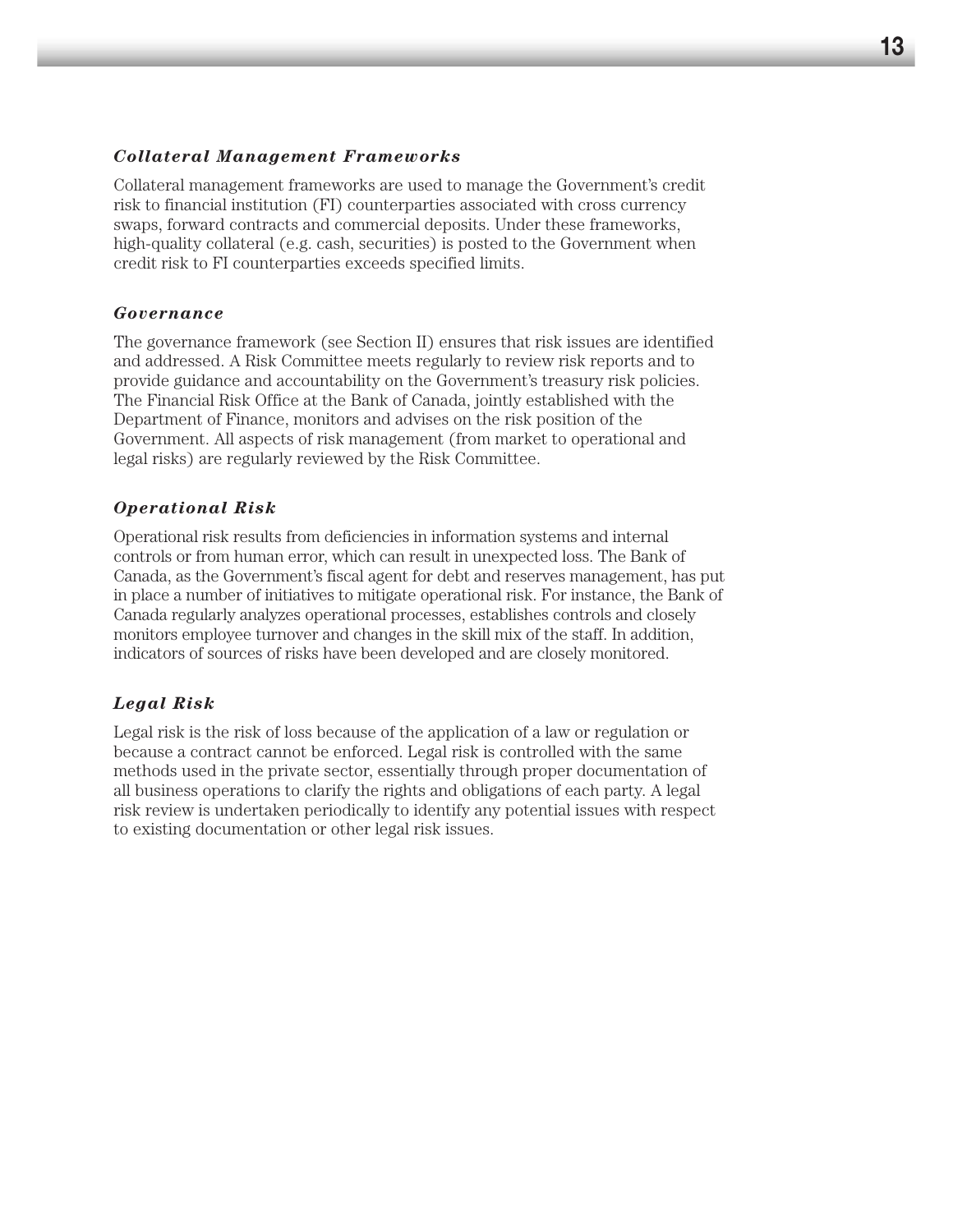# *Section II: Exchange Fund Account Operations in 2003*

# **Major Initiatives in 2003**

In 2003 key initiatives focused on strengthening the Government's risk management framework and enhancing transparency. In addition, an external review of the Government's management of the EFA was undertaken.

# *Closing the Asset-Liability Gap*

Action was taken in 2003 to reduce currency and interest rate risk in Canada's reserve portfolio. In the 1990s foreign currency liabilities came to exceed liquid foreign currency assets, largely as a result of foreign exchange intervention and payments to the IMF. The Government took steps to bring foreign currency liabilities in line with foreign currency assets through a program of purchases of US dollars in foreign exchange markets starting in 1998. In 2003 the Government eliminated the gap between foreign currency assets and liabilities, thereby reducing its exposure to market risk, i.e. both interest and exchange rate risk.

# *US-Dollar Repo Program*<sup>3</sup>

Until April 2003, US-dollar cash balances were invested in unsecured bank deposits with a number of commercial banks. A program of investments in the repo market has been implemented to collateralize approximately one-quarter of the Government's short-term US-dollar investments, consequently reducing the Government's portfolio of unsecured bank deposits.

## *A New Governance Framework*

In October 2003, the Government introduced a new governance framework for its funds management, including the EFA. Under the new framework, a Funds Management Committee (FMC), which meets semi-annually, comprises senior management of the Department of Finance and the Bank of Canada. The FMC's mandate is to advise the Minister on policy and strategy for funds and risk management, oversee the implementation of approved policy and plans, and review performance outcome reports. The responsibilities of the FMC include advising on the target level of the reserves, target liquidity position, intervention guidelines, borrowing program plans and implementation; conducting program reviews; and approving new initiatives for recommendation to the Minister.

 $3$  Repos are transactions in which one party sells securities to another while agreeing to repurchase those same securities at a prespecified price at a predetermined future date. These transactions are similar to secured loans, with the lender of the money receiving securities as collateral as protection against default risk. The collateral is marked-to-market with appropriate haircuts to protect the Government from market risk in collateral values.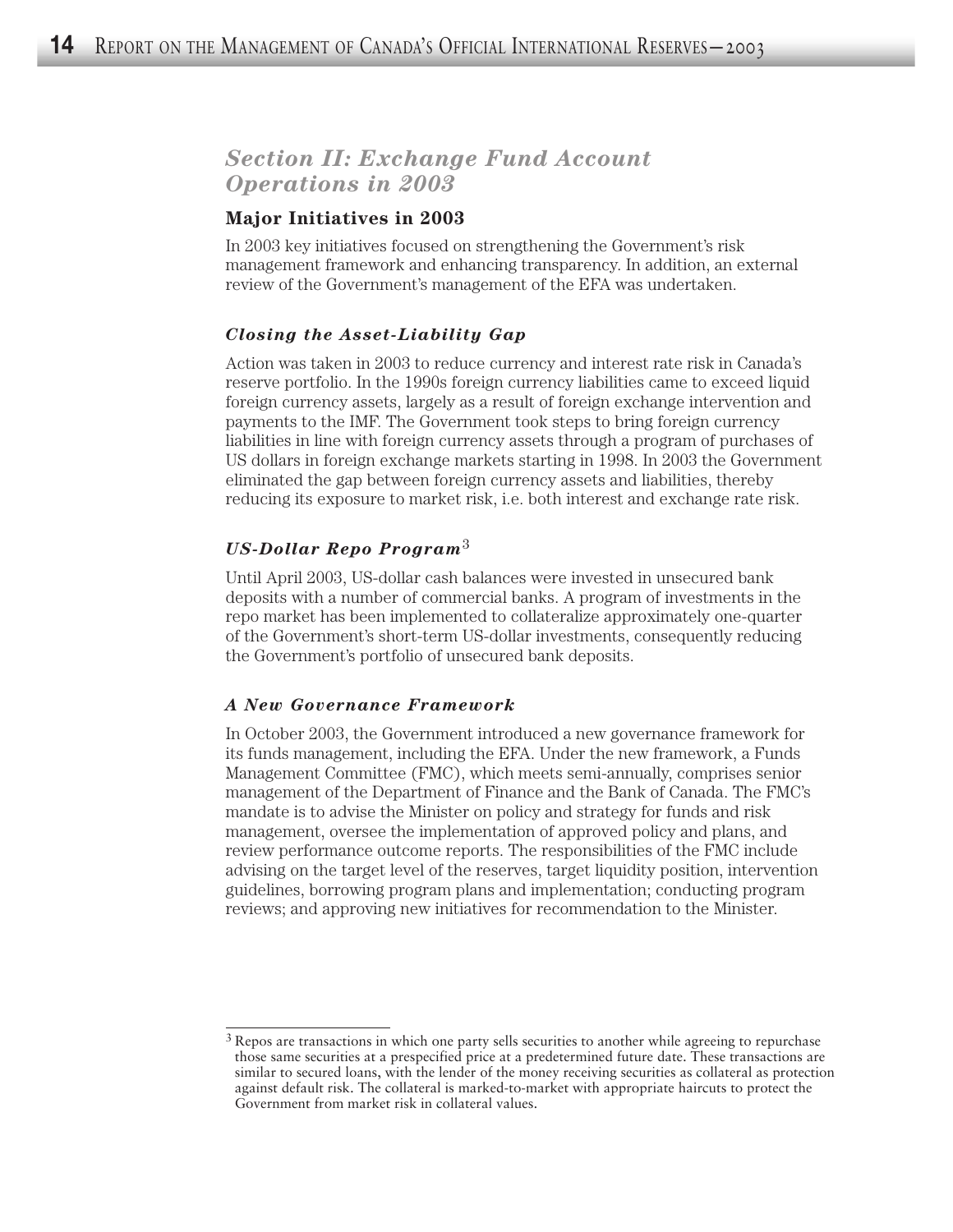The FMC is supported by the Risk Committee, whose mandate is to oversee and advise on the development and implementation of risk management policy and strategy in line with best practices. The Financial Risk Office (formerly the Risk Management Unit) supports the Risk Committee in this role and is also responsible for monitoring and controlling the risk position of the EFA, including market, credit, operational, liquidity and legal risks.

#### *Increased Transparency*

In 1999 the Government of Canada was one of the first countries to provide enhanced reserves disclosure in a manner consistent with the standards established by the IMF and the G-10 central banks. In line with continued global efforts to increase transparency, the Government disclosed its investment and credit guidelines governing the EFA portfolio in April 2003 on the Department of Finance Web site (www.fin.gc.ca/efa/EFAGuidelines\_e.html). With the disclosure of these guidelines, Canada has become one of the most transparent countries with regard to reserves management. The guidelines can also be found in Annex 2.

#### *External Evaluation of EFA Management*

As part of the Debt Program Evaluation Program, an external evaluation of the management of the Government's reserves, including risk management practices, was undertaken in 2003. The evaluation noted considerable strengths in the management of reserves, and that Canada's practices compare well with the best practices of other sovereigns and private financial institutions. A number of enhancements to the program (e.g. the development of an optimization analytical tool to manage effectively both assets and liabilities within the portfolio framework) were proposed and the Government is following up. The report was forwarded to the parliamentary Standing Committee on Public Accounts and the Office of the Auditor General in August 2003 and is available upon request from the Department of Finance.

#### *Completion of Canada's Gold Bullion Sales Program*

In 1980 the Government implemented a policy of selling its gold at a gradual and controlled pace to enhance the return for the EFA. Proceeds from gold sales were invested in interest-bearing foreign currency assets. In December 2003 the Government sold its last gold bullion. This policy has greatly benefited Canadians. Since the start of the gold sales program in 1980, reserve asset income has been US\$13 billion higher than it would have been had the Government maintained its gold bullion. As at the end of December 2003, the Government's remaining gold reserves were composed entirely of gold coins.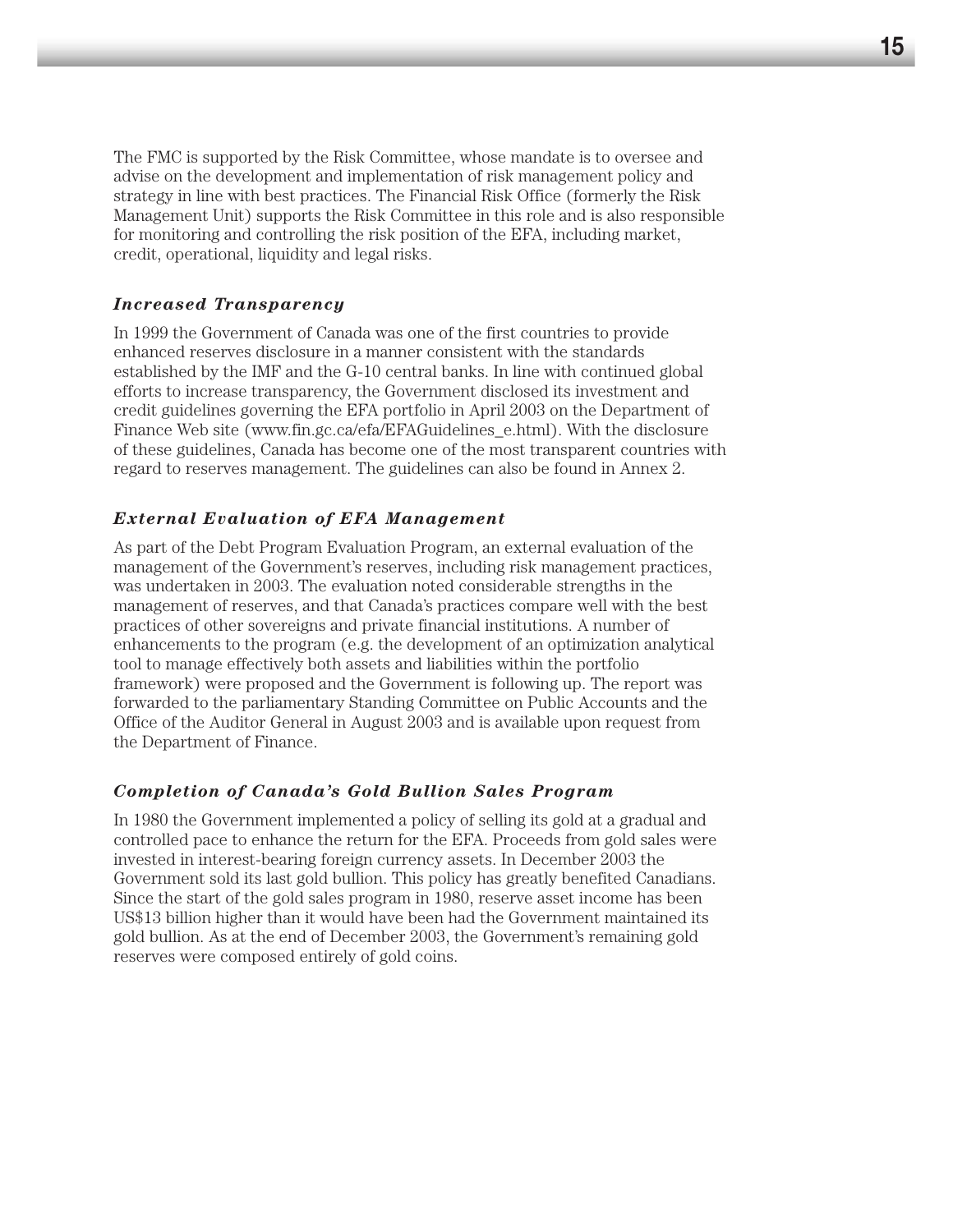#### **The Market Environment in 2003**

As reserves are reported on a market value basis and in US dollars, changes in exchange rates (i.e. US-dollar/euro and yen/US-dollar exchange rates) and interest rates will affect the level of the EFA.

## *Developments in Foreign Exchange Markets*<sup>4</sup>

As up to 50 per cent of reserves were held in euro-denominated securities during 2003, the EFA's market value has been affected by movements in the euro (see Chart 3). The euro finished 2003 up 20.6 per cent from the previous year. It reached a high of 1.2609 (US dollar/euro) on December 30, 2003, while the low for the year was 1.0396 on January 7, 2003.

The EFA is less subject to changes in the yen/US-dollar exchange rate (see Chart 4) since only 3.3 per cent of reserves are held in yen-denominated assets (as at December 31, 2003). During 2003 the yen appreciated by 9.97 per cent against the US dollar. The high for the year was 106.25 on December 30, 2003, and the low was 121.74 on March 21, 2003.



#### **Chart 3 The Evolution of the Euro in 2003**

<sup>4</sup> Charts 3 and 4 show the market standard for cross rates, where the euro is quoted in US-dollar terms (i.e. the amount of US dollars required for 1 euro) and the yen is quoted in yen terms (i.e. the amount of yen required to buy 1 US dollar). Both charts reflect a decline in the US dollar.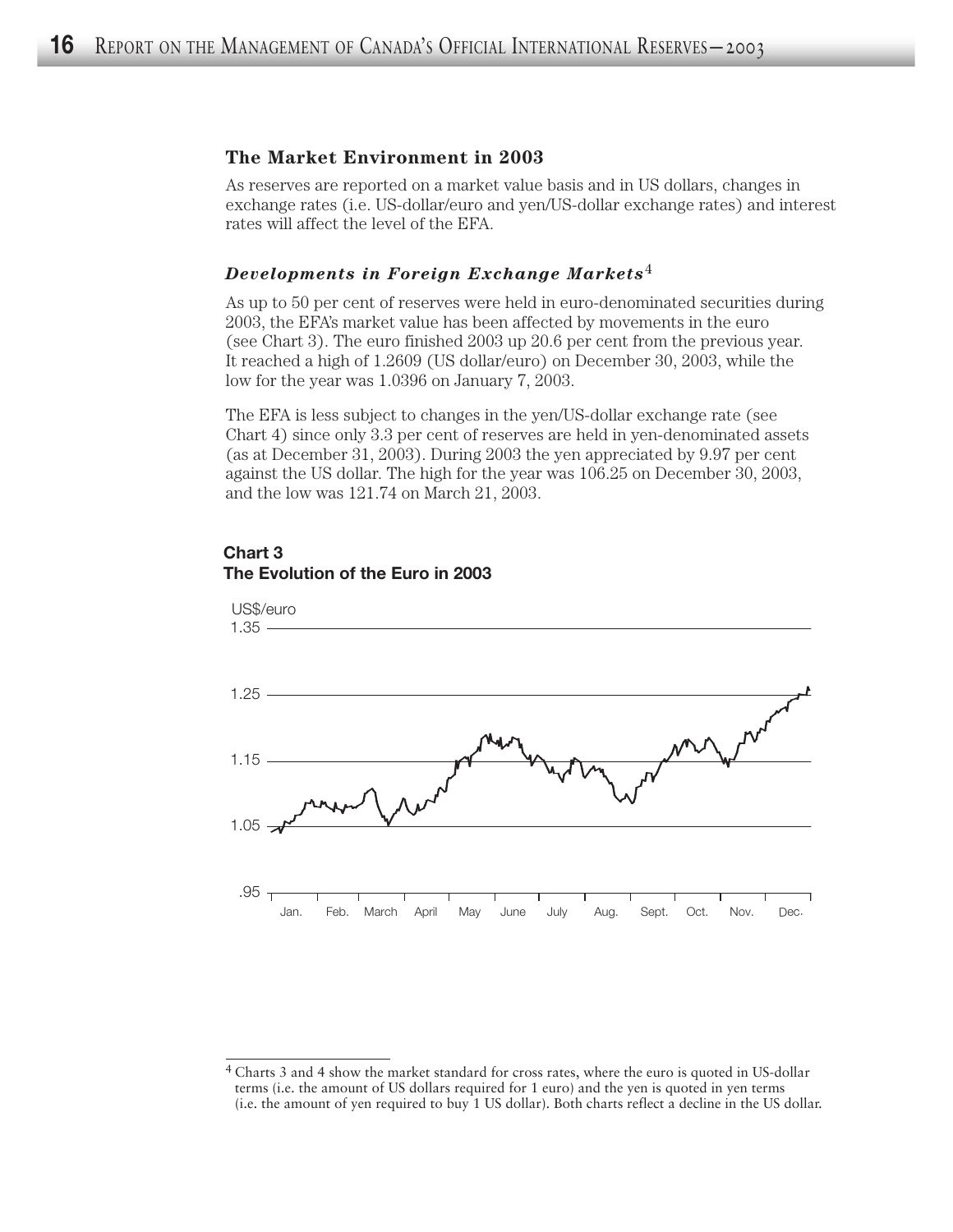

**Chart 4 The Evolution of the Yen in 2003**

#### *Developments in Interest Rates*

Changes in interest rates affect the market value of investments by either increasing (when rates fall) or decreasing (when rates rise) the price of the investments held in the EFA. Movements in interest rates had little impact on the EFA during 2003 compared to movements in exchange rates. The market value of the EFA declined by US\$292 million due to changes in interest rates, whereas foreign currency revaluations increased the market value of the EFA by US\$3.0 billion.

#### **Changes in the Level of Reserves**

As shown in Table 1, Canada's official reserves as at December 31, 2003, were US\$36.3 billion (on a market value basis), down from US\$37.2 billion as at December 31, 2002. The decrease in the reserves level during 2003 was in large part due to the use of assets to meet maturing liabilities. The sources of changes in reserves are detailed in the next section.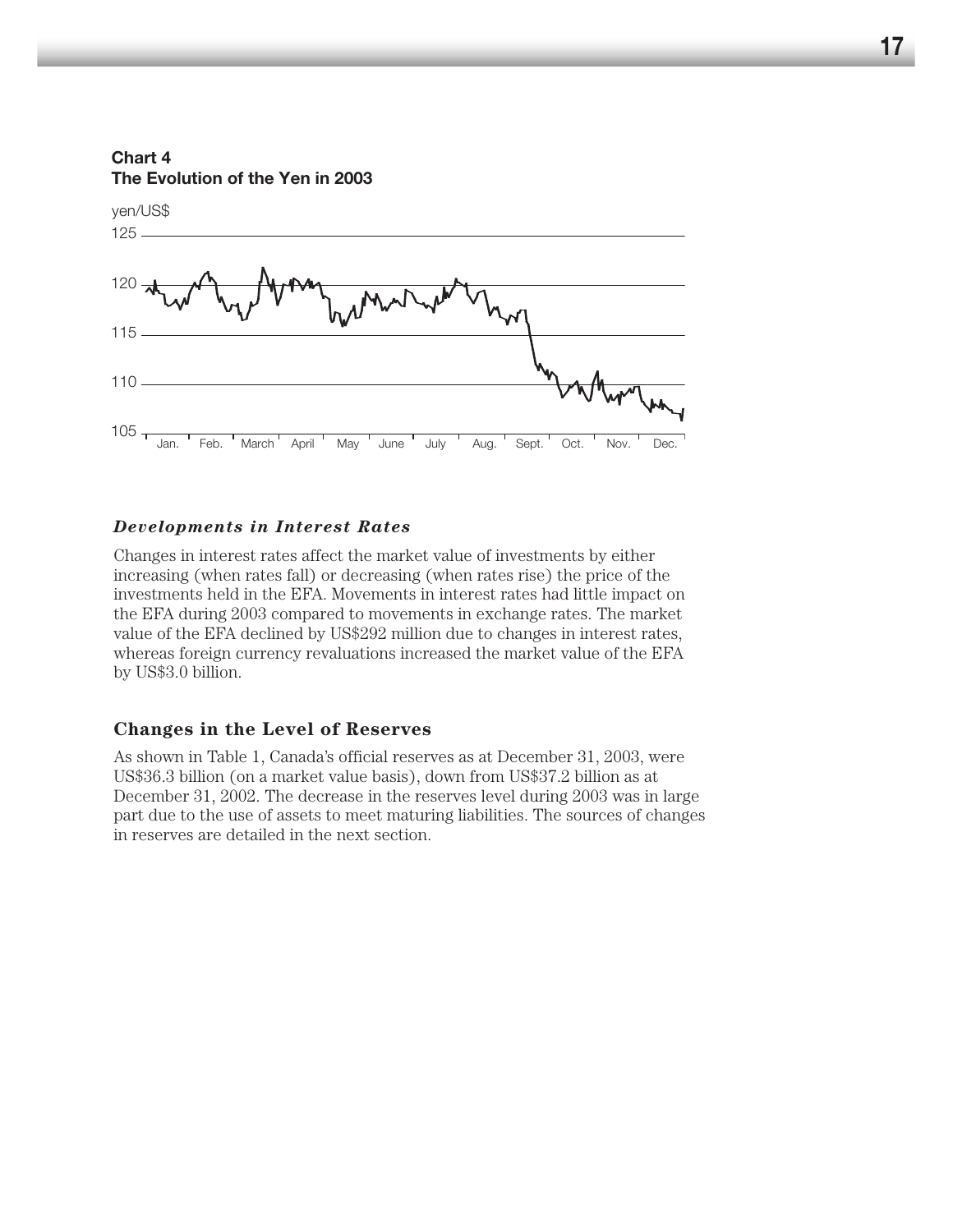#### Table 1

*Canada's Official International Reserves Holdings as at December 31*

|                        |               | Foreign currency accounts held by: |                                          |                        |                     |               |        |
|------------------------|---------------|------------------------------------|------------------------------------------|------------------------|---------------------|---------------|--------|
|                        | 2002<br>total | <b>EFA</b>                         | Bank of<br>Canada                        | Minister of<br>Finance | Receiver<br>General | 2003<br>total | Change |
|                        |               |                                    | (market value in millions of US dollars) |                        |                     |               |        |
| <b>Securities</b>      | 30,240        | 29.421                             |                                          |                        |                     | 29.421        | $-819$ |
| Deposits               | 2.445         | 2.005                              | 106                                      |                        | 5                   | 2.116         | $-329$ |
| Gold                   | 205           | 45                                 |                                          |                        |                     | 45            | $-160$ |
| Reserve position       |               |                                    |                                          |                        |                     |               |        |
| in the IMF             | 3.567         |                                    |                                          | 3.848                  |                     | 3.848         | 281    |
| Special drawing rights | 712           | 838                                |                                          |                        |                     | 838           | 126    |
| Total                  | 37.169        | 32,309                             | 106                                      | 3,848                  | 5                   | 36,268        | $-901$ |

#### *Sources of Changes During 2003*

As shown in Table 2, the level of reserves fell by US\$901 million during 2003 due to large maturities and foreign currency debt-servicing costs.<sup>5</sup> However, the decline was partly offset by foreign currency revaluation, which was mainly due to the appreciation of the euro versus the US dollar.

The level of reserves changes over time due to a variety of factors.

#### *Foreign Exchange Market Intervention*

Intervention in the Canadian foreign exchange market has not occurred since 1998 (see Annex 1). Intervention involves buying or selling foreign exchange currencies in exchange for Canadian dollars, and therefore affects the level of the EFA.

#### *Net Government Operations*

Net purchases of foreign currencies for government foreign exchange requirements and for additions to reserves will affect the EFA. Foreign exchange requirements exceeded purchases by US\$60 million.

#### *Reserves Management Operations*

Debt maturities and purchases of foreign currency assets affect the level of the EFA. Foreign currency assets are purchased with the proceeds of foreign currency issuance (including cross currency swaps). Large maturities (i.e. US\$3.7 billion in total, of which over half was due to the maturity of a US\$2.0-billion global bond in February 2003) contributed the most to the decline in the level of reserves.

<sup>5</sup> The Government's policy to manage both assets and liabilities on a portfolio basis minimizes net debt-servicing costs. During 2003 the EFA portfolio was in a net liability position in the first half of the year. The gap between foreign currency assets and liabilities was closed as of June 2003.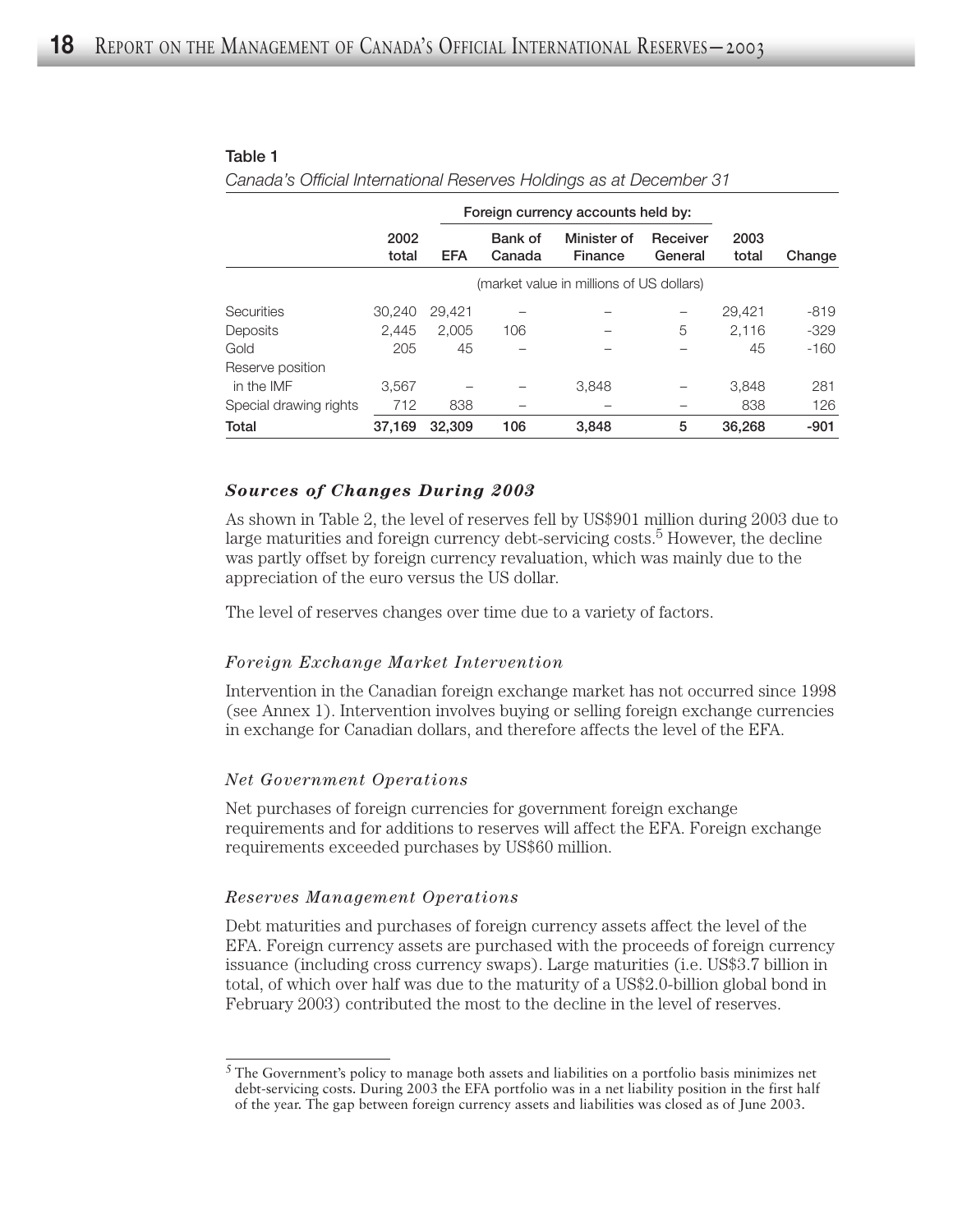#### *Gains and Losses on Gold Sales*

This factor reflects the degree to which proceeds from the sales of gold exceed the market value of gold that existed at the end of the previous month. Losses on gold sales slightly exceeded the gains, i.e. by US\$8 million. The last of the Government's gold bullion was sold in December 2003.

#### *Return on Investments*

Return on investments comprises interest earned on investments (US\$1,154 million) and changes in the market value of securities resulting from changes in interest rates (-US\$292 million). The overall effect on the EFA was a net increase of US\$862 million.

#### *Net Foreign Currency Debt-Servicing Costs*

Net foreign currency debt-servicing costs reduced the level of the EFA by US\$1.3 billion.

#### *Foreign Currency Revaluations*

Revaluation effects reflect changes in the market value of reserve assets resulting from movements in exchange rates. During 2003 foreign currency revaluations increased reserves by US\$3.0 billion, primarily due to the appreciation of the euro versus the US dollar.

#### Table 2

*Sources of Changes in Canada's Official International Reserves During 2003* 

|                                           | Value of change         |
|-------------------------------------------|-------------------------|
|                                           | (market value in        |
|                                           | millions of US dollars) |
| Foreign exchange market intervention      | O                       |
| Net government operations                 | -60                     |
| Reserves management operations            | $-3,673$                |
| Gains and losses on gold sales            | -8                      |
| Return on investments                     | 862                     |
| Net foreign currency debt-servicing costs | $-1.299$                |
| Foreign currency revaluations             | 3,043                   |
| Other transactions <sup>1</sup>           | 234                     |
| Total change                              | $-901$                  |

<sup>1</sup> Include increased support for IMF lending operations.

More detailed information on monthly levels and changes in Canada's reserves is provided in Annex 3.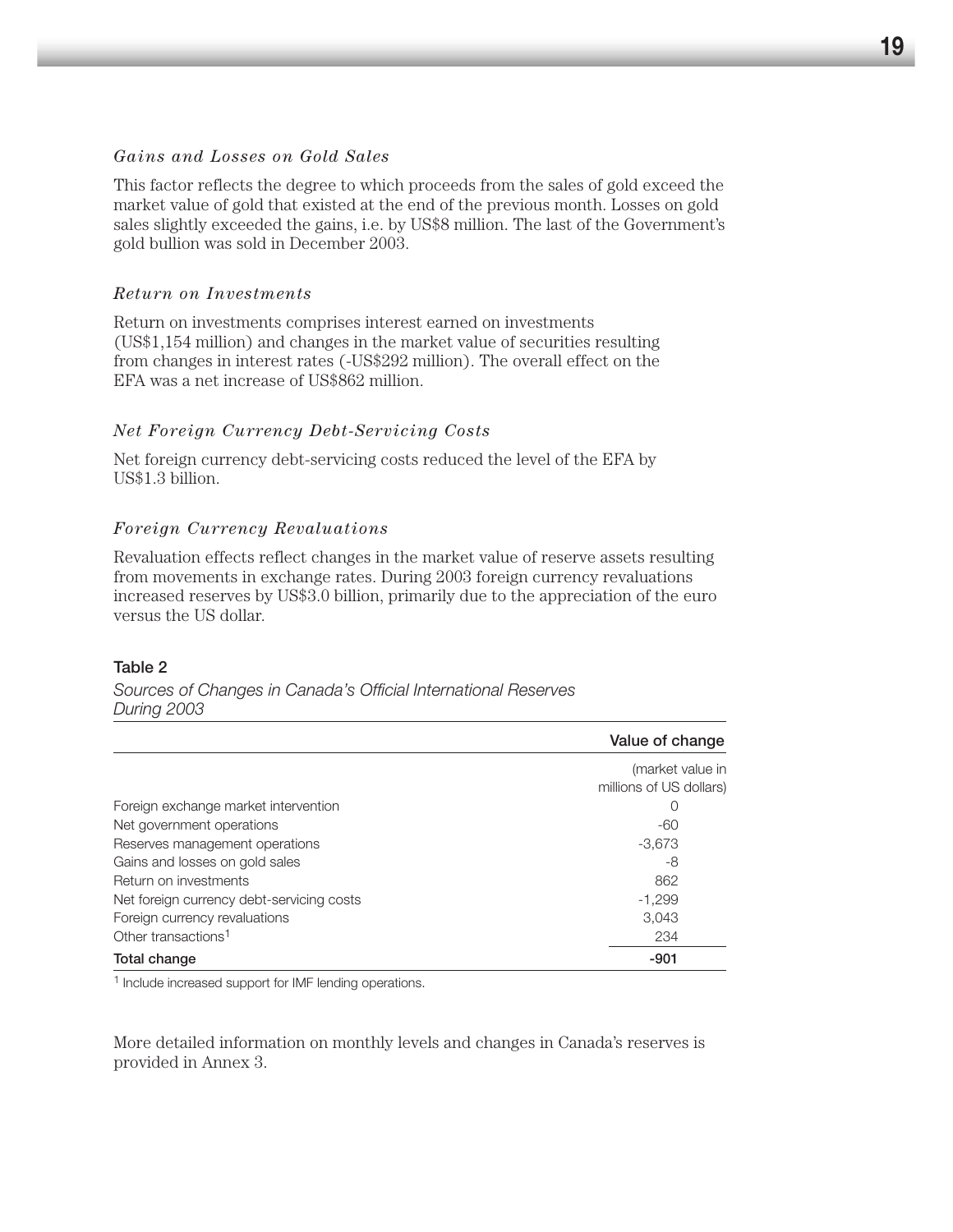#### **Composition of the Asset Portfolio**

Table 3 shows liquid EFA investments by currency and term to maturity. As at December 31, 2003, US-dollar holdings made up about half of the portfolio. They were dominated by relatively short- (i.e. under six months) and medium-term (i.e. one to five years) maturities as they are held for liquidity purposes. The euro holdings, which are held for investment purposes, were more heavily weighted towards the longer end of the yield curve, with the majority being medium- and long-term (i.e. over five years) investments. The yen holdings were also mostly invested in securities with medium- and long-term maturities. Over 2003, total euro holdings grew by US\$1.1 billion, largely as a result of the appreciation of the euro versus the US dollar. Yen assets increased marginally across maturities, maintaining its maturity profile, due to the appreciation of the yen versus the US dollar.

#### Table 3

| Term                       | 2002<br>total<br>assets | Cash<br>and<br>term<br>deposits | Government<br>securities<br>in domestic<br>currency | Other<br>securities | 2003<br>total<br>assets | Change   |
|----------------------------|-------------------------|---------------------------------|-----------------------------------------------------|---------------------|-------------------------|----------|
|                            |                         |                                 | (market value in millions of US dollars)            |                     |                         |          |
| US-dollar holdings         |                         |                                 |                                                     |                     |                         |          |
| Under 6 months             | 8,898                   | 1,916                           | 3,195                                               | 1,735               | 6,846                   | $-2,052$ |
| 6 to 12 months             | 31                      |                                 |                                                     | 1,315               | 1,315                   | 1,284    |
| 1 to 5 years               | 5.848                   |                                 |                                                     | 5,662               | 5,662                   | $-186$   |
| Over 5 years               | 3,068                   |                                 |                                                     | 1,652               | 1,652                   | $-1,416$ |
| Total US-dollar holdings   | 17,845                  | 1,916                           | 3,195                                               | 10,364              | 15,475                  | $-2,370$ |
| Euro holdings <sup>2</sup> |                         |                                 |                                                     |                     |                         |          |
| Under 6 months             | 175                     | 12                              | 239                                                 | 303                 | 554                     | 379      |
| 6 to 12 months             | 322                     |                                 | 949                                                 |                     | 949                     | 627      |
| 1 to 5 years               | 4,937                   |                                 | 5,927                                               | 1.147               | 7,074                   | 2,137    |
| Over 5 years               | 8,335                   | $\overline{\phantom{0}}$        | 5,409                                               | 917                 | 6,326                   | $-2,009$ |
| Total euro holdings        | 13,769                  | 12                              | 12,524                                              | 2,367               | 14,903                  | 1,134    |
| Yen holdings               |                         |                                 |                                                     |                     |                         |          |
| Under 6 months             | 69                      | 77                              |                                                     |                     | 77                      | 8        |
| 6 to 12 months             |                         |                                 |                                                     |                     |                         |          |
| 1 to 5 years               | 429                     |                                 | 472                                                 |                     | 472                     | 43       |
| Over 5 years               | 462                     |                                 | 499                                                 |                     | 499                     | 37       |
| Total yen holdings         | 960                     | 77                              | 971                                                 |                     | 1,048                   | 88       |
| Total                      | 32,574                  | 2,005                           | 16,690                                              | 12,731              | 31,426                  | $-1,148$ |

*Term Structure of Liquid Foreign Currency Investments as at December 31*<sup>1</sup>

<sup>1</sup> Liquid foreign currency investments represent the securities and deposits held in the EFA and excludes SDRs and gold holdings.

 $2$  The respective December 31 exchange rates were used for the euro and yen assets.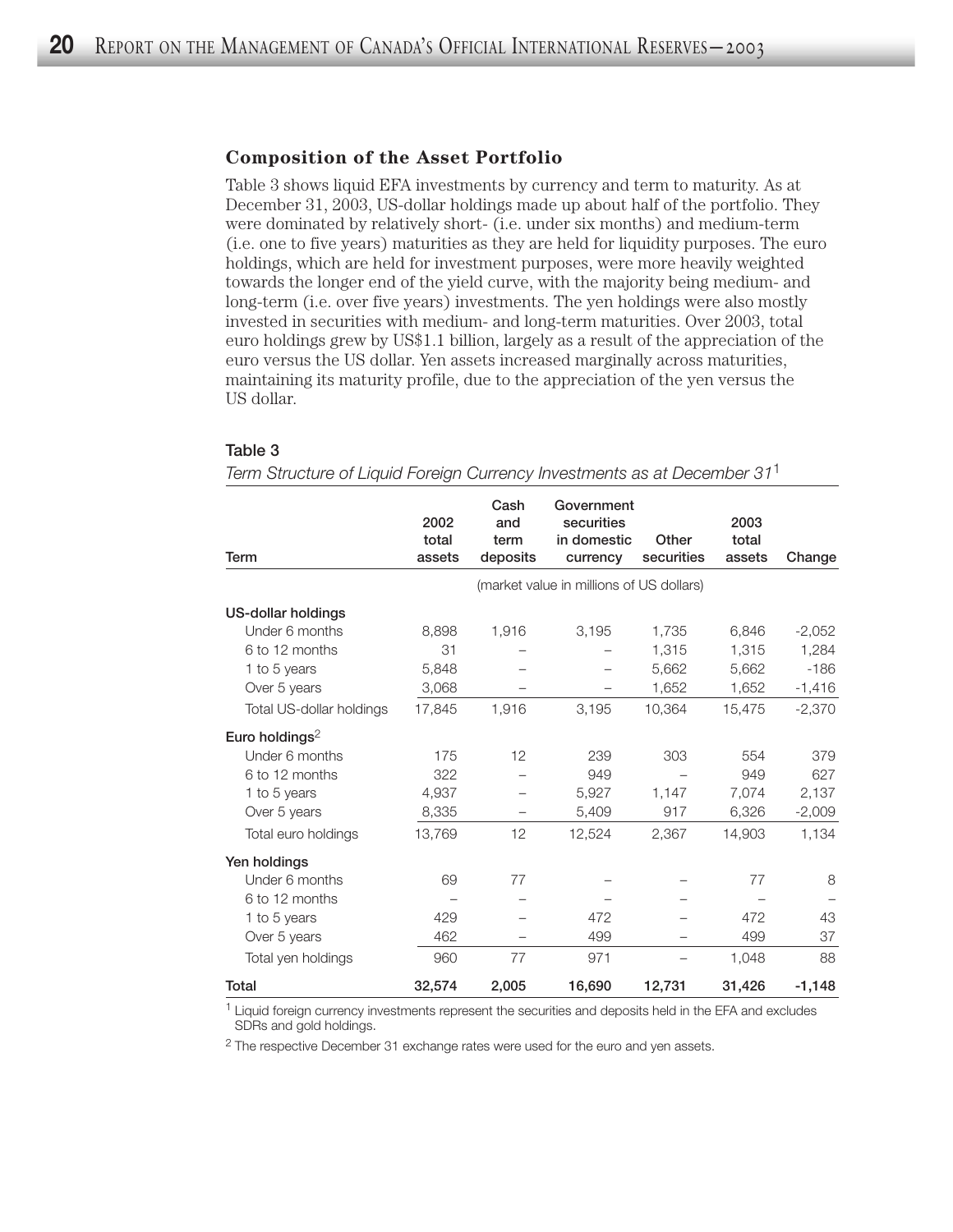#### **Financing**

The EFA foreign currency reserves are financed by foreign currency borrowings by the Government (see Table 4). Currently all foreign currency marketable assets are matched to foreign currency borrowings.

The Government borrows in foreign currencies exclusively to raise foreign exchange reserves for the EFA. Borrowing requirements for foreign exchange reserves are generally met through cross currency swaps of domestic obligations, which are highly cost-effective compared to other sources of foreign currency funds. Canada bills, Canada notes, Euro Medium-Term Notes (EMTNs) and global bonds may also be used, depending on the funding needs and market conditions.

During 2003 the level of outstanding Canada bills decreased slightly (by US\$60 million). There were no new issuances of Canada notes, EMTNs or global bonds. One US-dollar global bond (US\$2.0 billion) matured and the total cross currency swap issuances and maturities were US\$0.7 billion and US\$2.3 billion respectively.

Increases shown for EMTNs and Canada notes are due only to the exchange rate appreciation of the euro and yen versus the US dollar (as reserves are reported in US dollars).

#### Table 4

|                         | 2002   | 2003                                               | Change   |
|-------------------------|--------|----------------------------------------------------|----------|
|                         |        | (par value <sup>1</sup> in millions of US dollars) |          |
| Global bonds            | 11,410 | 9,896                                              | $-1.514$ |
| Canada bills            | 1.712  | 1,652                                              | -60      |
| Swapped domestic issues | 18,378 | 18.456                                             | 78       |
| Canada notes            | 842    | 931                                                | 89       |
| Euro Medium-Term Notes  | 2,161  | 2,413                                              | 252      |
| Total                   | 34,503 | 33,348                                             | $-1,155$ |

*Foreign Currency Issues as at December 31*

<sup>1</sup> Liabilities are stated at the respective years' December 31 exchange rate.

#### **Revenues**

The EFA's revenues include income from its investments, net gains on sales of gold, and foreign exchange gains or losses on its assets and liabilities. In 2003 the EFA's income totalled C\$2,963 million, compared with C\$2,728 million during 2002.

The main categories of income earned by the EFA are summarized in Table 5. Data is reported in Canadian dollars, as the EFA statements of revenues in the attached financial statements are reported in Canadian dollars.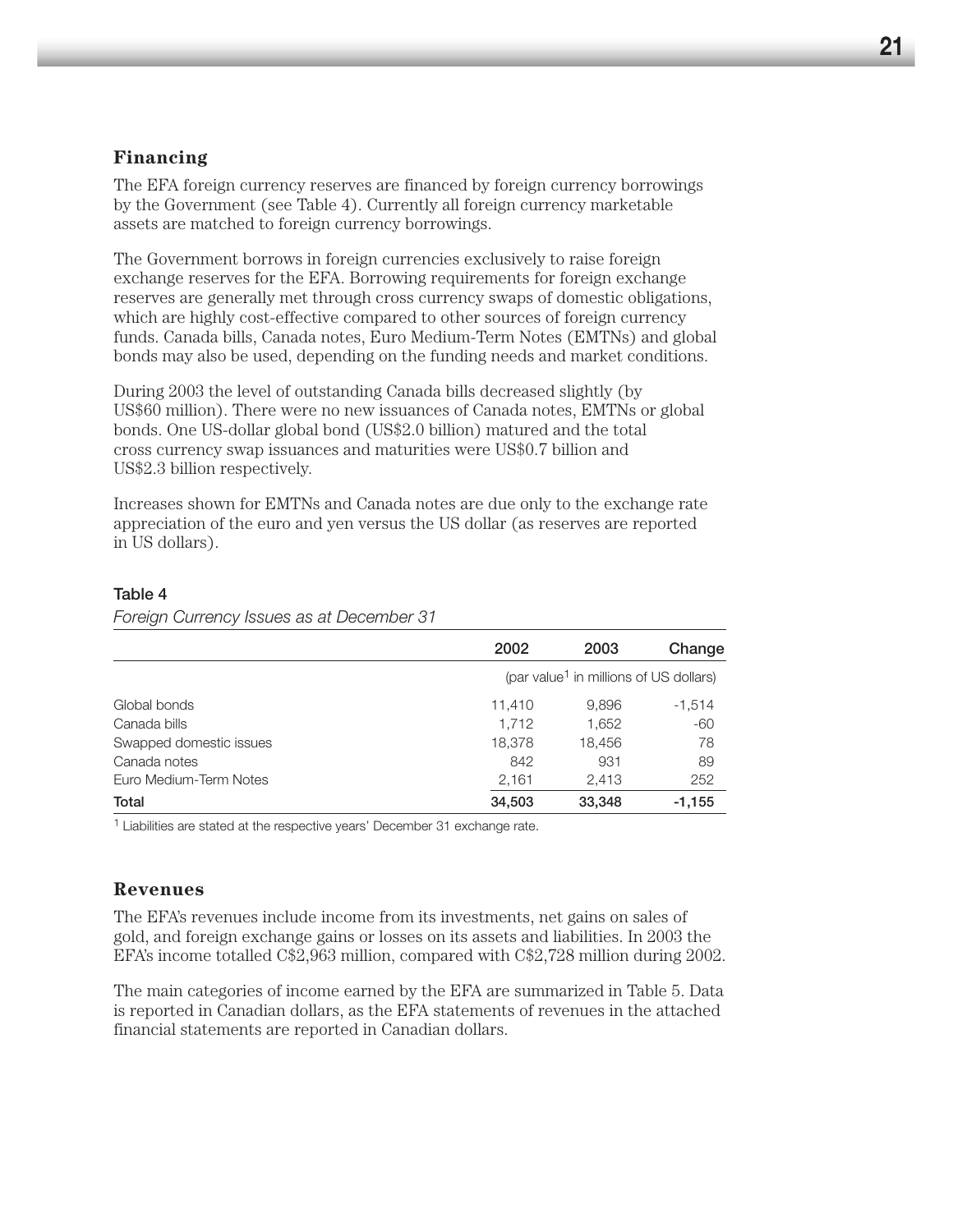#### Table 5

*Revenues*

|                                 | 2002  | 2003                           | Change |
|---------------------------------|-------|--------------------------------|--------|
|                                 |       | (millions of Canadian dollars) |        |
| Investment income               |       |                                |        |
| Marketable securities           | 2.110 | 1,931 <sup>1</sup>             | $-179$ |
| Cash and short-term deposits    | 91    | 49                             | $-42$  |
| Special drawing rights          | 23    | 21                             | $-2$   |
| Gold                            | 4     |                                | -4     |
| Total investment income         | 2,228 | 2.001                          | $-227$ |
| Other income                    |       |                                |        |
| Gains on gold sales             | 175   | 205                            | 30     |
| Foreign exchange gains (losses) | 325   | 757                            | 432    |
| <b>Total income</b>             | 2,728 | 2,963                          | 235    |

<sup>1</sup> Includes income from securities lending.

The EFA's securities-lending program enhances the yield earned on the portfolio by lending out to counterparties securities that are highly sought after in the market. At year end, US\$2.3 billion (par value) in US government securities were held by the two financial institutions that act as agents for lending these securities to market participants. Income from securities lending, included in income from marketable securities, totalled US\$1.0 million during 2003 compared to US\$0.6 million during 2002.

The EFA lends gold in the market on a short-term basis, occasionally using forward rate agreements in order to benefit from occasional upward fluctuations in rates offered on gold loans. Income from this activity is reported as investment income on gold. Given that the last of the bullion was sold at the end of 2003, this source of income will be removed during 2004.

#### **Net Cost of the EFA**

One objective in managing the EFA is to minimize the cost of carrying reserves. The Account must be invested in liquid high-quality fixed-income securities, which provide a relatively low rate of return. In recent years policy changes have been taken to broaden the eligible asset mix, within prudent limits, and to invest more in euro-denominated assets. These measures have helped to increase portfolio returns. Further means used to minimize the carry of the EFA have been the use of cross currency swaps, which are highly cost-effective compared to other sources of funds. The EFA's carry has been further improved by proceeds derived from the securities-lending program.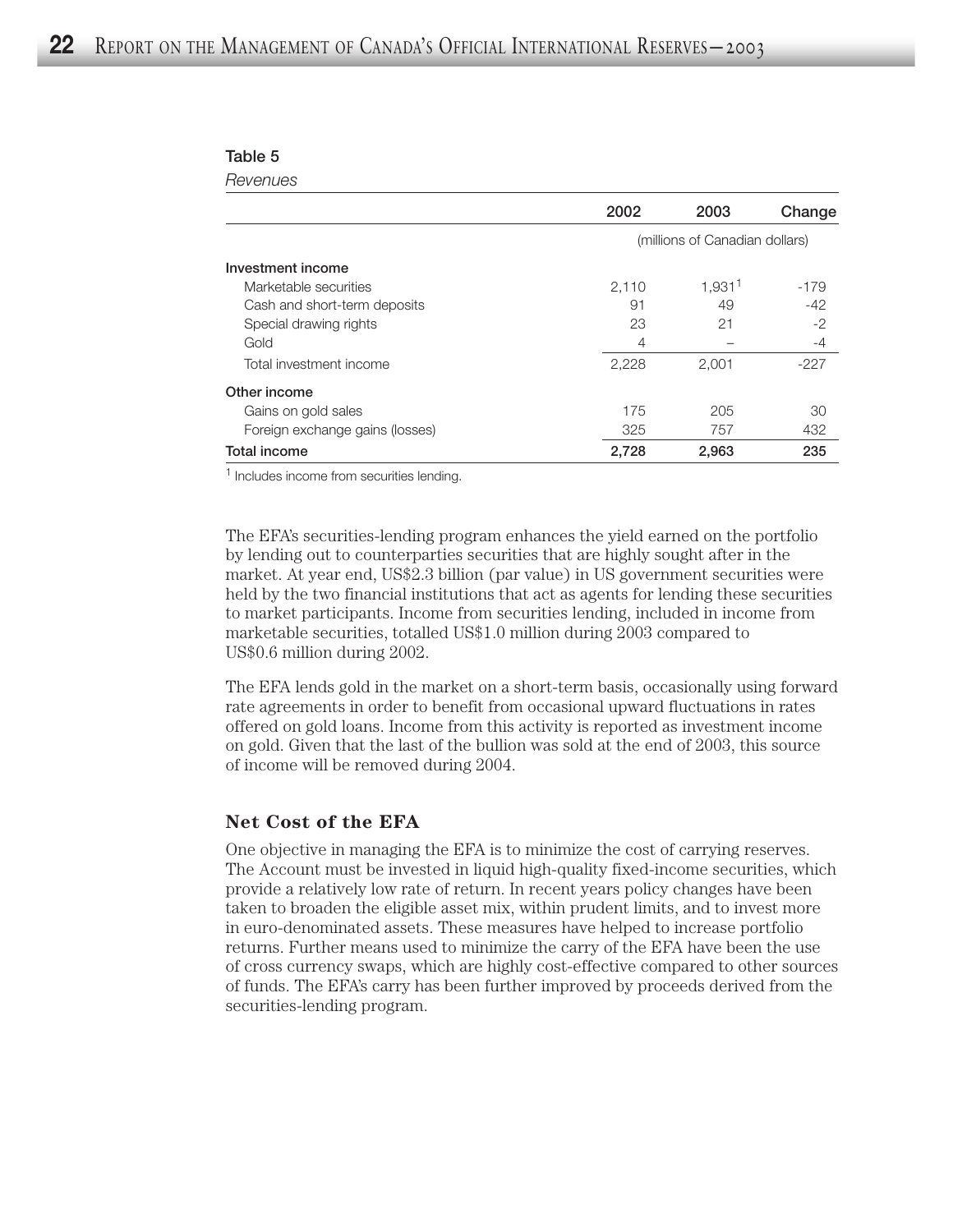The EFA's cost of carry is currently estimated by subtracting the interest paid on Canada's foreign currency liabilities from interest earned on the EFA's assets (i.e. net interest earned or paid). It does not include realized gains/losses or revaluation effects on assets and liabilities. Work is underway to develop a new measure of portfolio performance for 2004 that will include realized and unrealized gains/losses in addition to net interest income.

Table 6 provides an estimate of the net interest cost of carry for the EFA portfolio as a whole and for segments of the portfolio. The carry of the total EFA portfolio during 2003 is estimated at -6 basis points, a level that is lower than what it would have been had the Government not sold older assets for newer issues (during the year, older, higher-yielding securities were switched into newer issues offering lower yields while maintaining a matched asset/liability portfolio, and interest rates payable on liabilities remained at a level near that of previous years.)<sup>6</sup> However, the reduction in interest earnings was offset by realized market value gains on the securities sold. When the realized gains are taken into consideration, the overall gain is estimated at +96 basis points. (The EFA realized US\$131 million in gains on US-dollar asset sales, and US\$147 million in gains on euro asset sales. These gains were accumulated over several years, and were realized in 2003 when the assets were sold.)

#### Table 6

|                  | Interest<br>earned<br>on assets | Interest<br>paid on<br>liabilities | <b>Net</b><br>interest<br>earned<br>on assets | Average<br>value<br>of assets | Carry<br>in basis<br>points <sup>1</sup> | Carry in<br>basis points<br><i>(including)</i><br>net realized<br>gains) |
|------------------|---------------------------------|------------------------------------|-----------------------------------------------|-------------------------------|------------------------------------------|--------------------------------------------------------------------------|
|                  |                                 |                                    | (millions of US dollars)                      |                               |                                          |                                                                          |
| Euro portfolio   | 615.5                           | 608.2                              | 7.3                                           | 13.225.1                      | $+2$                                     | $+45$                                                                    |
| Yen portfolio    | 10.8                            | 11.3                               | (0.5)                                         | 941.1                         | $\Omega$                                 | $\Omega$                                                                 |
| US\$ portfolio   | 525.8                           | 565.6                              | (39.8)                                        | 16.278.4                      | $-12$                                    | $+47$                                                                    |
| Subtotal         | 1,152.1                         | 1.185.1                            | (33.0)                                        | 30,444.6                      | $-10$                                    | $+92$                                                                    |
| IMF position $2$ | 66.7                            | 52.4                               | 14.3                                          | 3.527.2                       | $+4$                                     | $+4$                                                                     |
| Total            | 1,218.8                         | 1,237.5                            | (18.7)                                        | 33,971.8                      | -6                                       | $+96$                                                                    |

*Carry for the EFA During 2003* 

 $<sup>1</sup>$  The carry figures show the contribution of each currency portfolio to the overall carry of the EFA.</sup>

<sup>2</sup> Interest earned on Canada's reserve position in the IMF and SDR holdings. Interest paid includes interest paid on Canada's cumulative allocation of SDRs, plus interest paid on a portion of the US-dollar floating-rate liabilities; it is assumed that the IMF position is partially funded by these liabilities.

<sup>6</sup> As US interest rates reached 45-year lows in 2003, coupons attached to interest-bearing bonds issued in 2003 were generally lower compared to bonds issued in previous years. Since older securities were redeployed into newer issues (with smaller coupons) in 2003, the interest earned on US-dollar assets is lower than in previous years.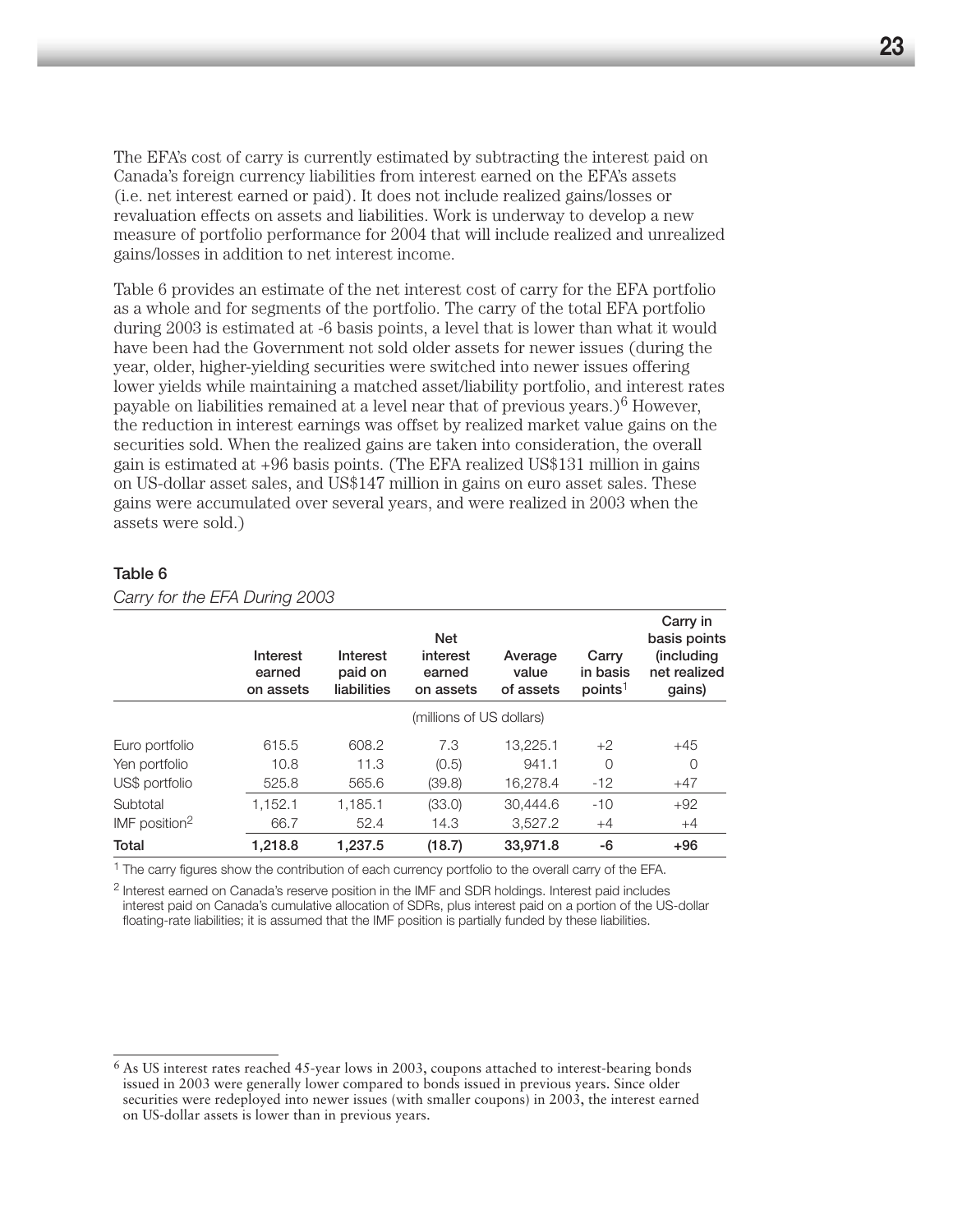# *Annex 1: Foreign Exchange Market Intervention*

Since September 1998 the Bank of Canada, acting as agent for the Government, has not undertaken any foreign exchange market intervention in the form of either purchases or sales of US dollars versus the Canadian dollar.<sup>7</sup> Since that time its only market intervention was the purchase of euros in 2000 as part of Canada's participation in the G-7 concerted intervention in support of the euro, as shown in Table 7.

Intervention in the foreign exchange market for the Canadian dollar might be considered if there were signs of a serious near-term market breakdown (e.g. extreme price volatility with both buyers and sellers increasingly unwilling to transact), indicating a severe lack of liquidity in the Canadian-dollar market. It might also be considered if extreme currency movements seriously threatened the conditions that support sustainable long-term growth of the Canadian economy; the goal would be to help stabilize the currency and to signal a commitment to back up the intervention with further policy actions, as necessary. A more detailed description of foreign exchange market intervention can be found on the Bank of Canada's Web site (www.bankofcanada.ca/en/backgrounders/bg-e2.htm).

|            | 1999 | 2000 | 2001                     | 2002 | 2003 |
|------------|------|------|--------------------------|------|------|
|            |      |      | (millions of US dollars) |      |      |
| Purchases  |      | 97   |                          |      |      |
| Sales      |      |      |                          |      | 0    |
| <b>Net</b> |      | 97   |                          |      |      |

#### Table 7

#### *Foreign Exchange Market Intervention*

<sup>7</sup> Official intervention is separate from net purchases of foreign currency for government foreign exchange requirements and for additions to reserves.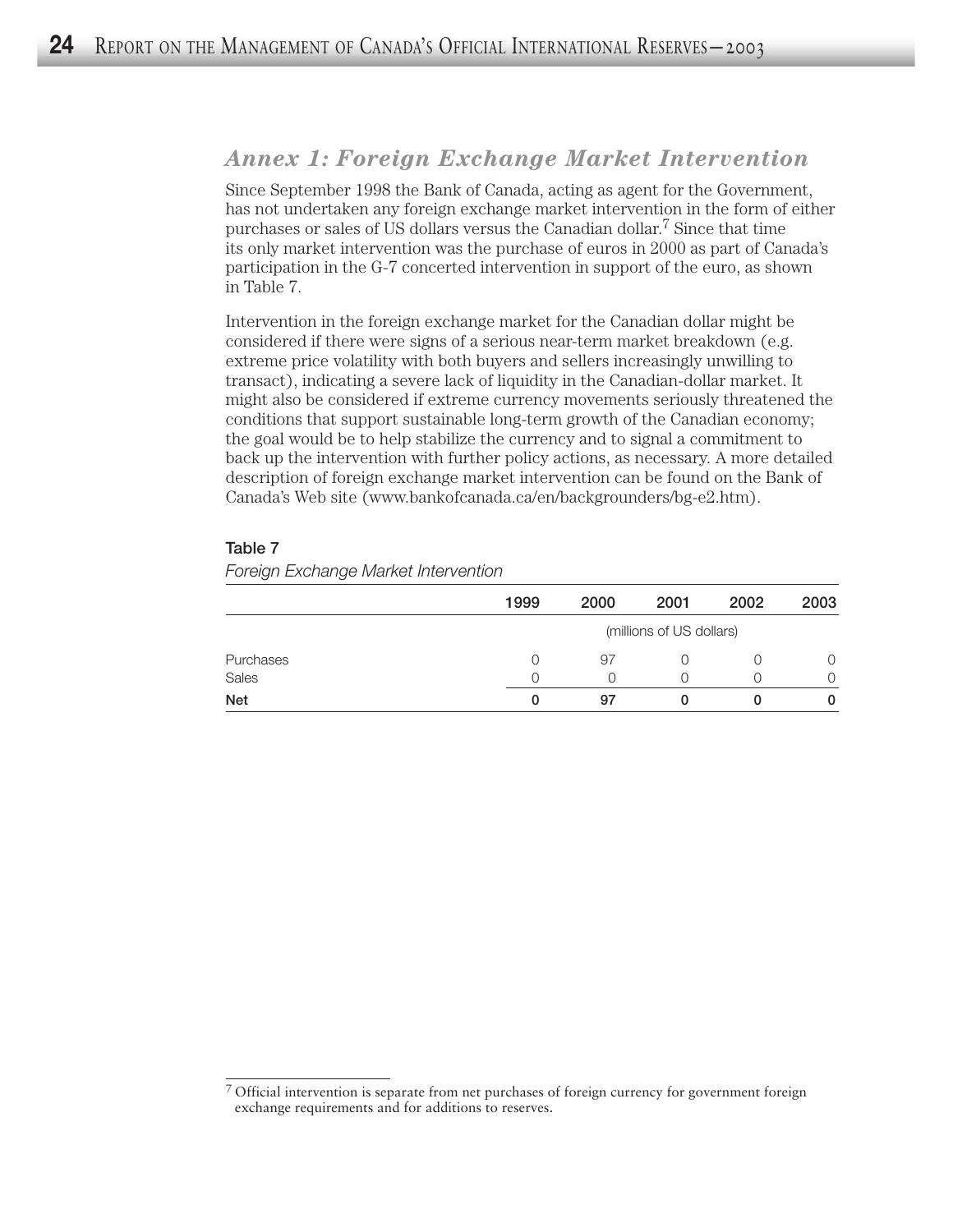# *Annex 2: Investment and Credit Guidelines for the EFA*

# **I. Eligible Issuers**

To be eligible for EFA investments, an entity must have a credit rating in the top seven long-term categories from at least two of the following four rating agencies, at least one of which must be either Moody's Investors Service or Standard & Poor's:

| Ratings agency               | Minimum rating           |
|------------------------------|--------------------------|
| Moody's Investors Service    | A <sub>3</sub> or better |
| Standard & Poor's            | A- or better             |
| <b>Fitch Ratings</b>         | A- or better             |
| Dominion Bond Rating Service | A (low) or better        |

Notes: The Bank for International Settlements (BIS) and the IMF are deemed to be eligible entities. Rating references elsewhere in this document use the ratings scale of Standard & Poor's.

# **II. Aggregate and Individual Limits on Holdings**

*a) Sovereigns and Directly Guaranteed Agencies*

| Type of issuer                                                                                                                                                                                 | Aggregate<br>category limits<br>(% of liquid<br>reserves) | Individual<br>counterparty<br>limits $%$ of<br>liquid reserves) |
|------------------------------------------------------------------------------------------------------------------------------------------------------------------------------------------------|-----------------------------------------------------------|-----------------------------------------------------------------|
| AAA sovereigns in domestic currency<br>(including directly quaranteed agencies)                                                                                                                | Unlimited                                                 | Unlimited                                                       |
| AAA sovereigns in foreign currency<br>(including directly quaranteed agencies)<br>and<br>AA- to AA+ sovereigns in domestic and<br>foreign currency (including directly<br>guaranteed agencies) | 25                                                        | 10                                                              |
| Single-A sovereigns (including directly<br>quaranteed agencies)                                                                                                                                | 2                                                         | See below                                                       |

#### <sup>1</sup> *The limits for single-A sovereigns (including directly guaranteed agencies) are as follows:*

| Credit<br>rating | Total<br>exposure | Of which home<br>currency | Of which non-home<br>currency |
|------------------|-------------------|---------------------------|-------------------------------|
|                  |                   | (millions of US dollars)  |                               |
| $A+$             | 500               | 500                       | 50                            |
| A                | 250               | 250                       | 25                            |
| $A -$            | 100               | 100                       | 10                            |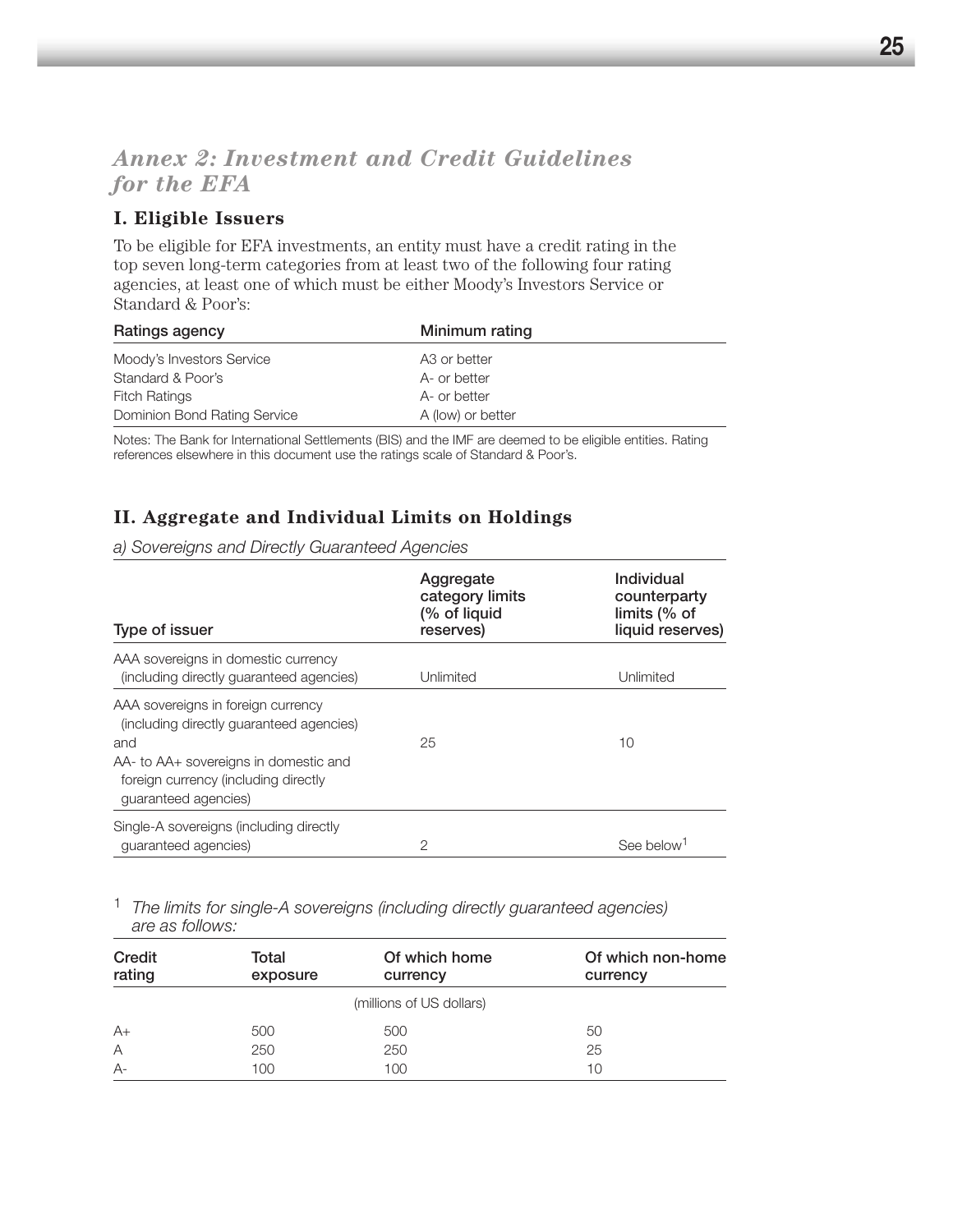| Type of<br>issuer/<br>financial<br>institution                               | Aggregate<br>category limits<br>(% of liquid<br>reserves) | Individual<br>counterparty<br>limits (% of<br>liquid reserves) |
|------------------------------------------------------------------------------|-----------------------------------------------------------|----------------------------------------------------------------|
| Implicitly guaranteed sovereign agencies<br>(including eligible US agencies) | 15                                                        | 3                                                              |
| Supranationals (not including deposits<br>at the BIS)                        | 25                                                        | 10                                                             |
| Deposits at the BIS                                                          | 10                                                        |                                                                |
| Commercial bank deposits                                                     | US\$1.5 billion                                           | See limits below                                               |

## *b) Other Eligible Securities/Deposits*

# **III. Financial Institution (FI) Counterparty Credit Risk Limits**

|                                                       |    |                       |    | Credit rating of FI counterparty |     |       |     |
|-------------------------------------------------------|----|-----------------------|----|----------------------------------|-----|-------|-----|
| Type of exposure                                      | А- | A                     | A+ | AA-                              | AA  | $AA+$ | AAA |
|                                                       |    |                       |    | (millions of US dollars)         |     |       |     |
| Actual exposure                                       | 10 | 25                    | 50 | 100                              | 150 | 200   | 300 |
| Aggregate actual<br>exposure for all                  |    | 2% of liquid reserves |    | n/a                              | n/a | n/a   | n/a |
| FI counterparties                                     |    |                       |    | 25% of liquid reserves           |     |       |     |
| Total potential exposure<br>for all FI counterparties |    |                       |    | 1,250                            |     |       |     |

*a) For Swaps, Deposits and Forwards*

## *b) For Repo Transactions*

| Minimum credit rating for a counterparty                     | $A-$                       |                 |
|--------------------------------------------------------------|----------------------------|-----------------|
| Business line limits for counterparties,<br>by credit rating | <b>AAA</b>                 | US\$750 million |
|                                                              | AA                         | US\$500 million |
|                                                              | A                          | US\$300 million |
| Eligible collateral                                          | US treasuries and agencies |                 |
| Minimum rating for collateral                                | AAA                        |                 |
| Maximum term of collateral                                   | 10.5 years                 |                 |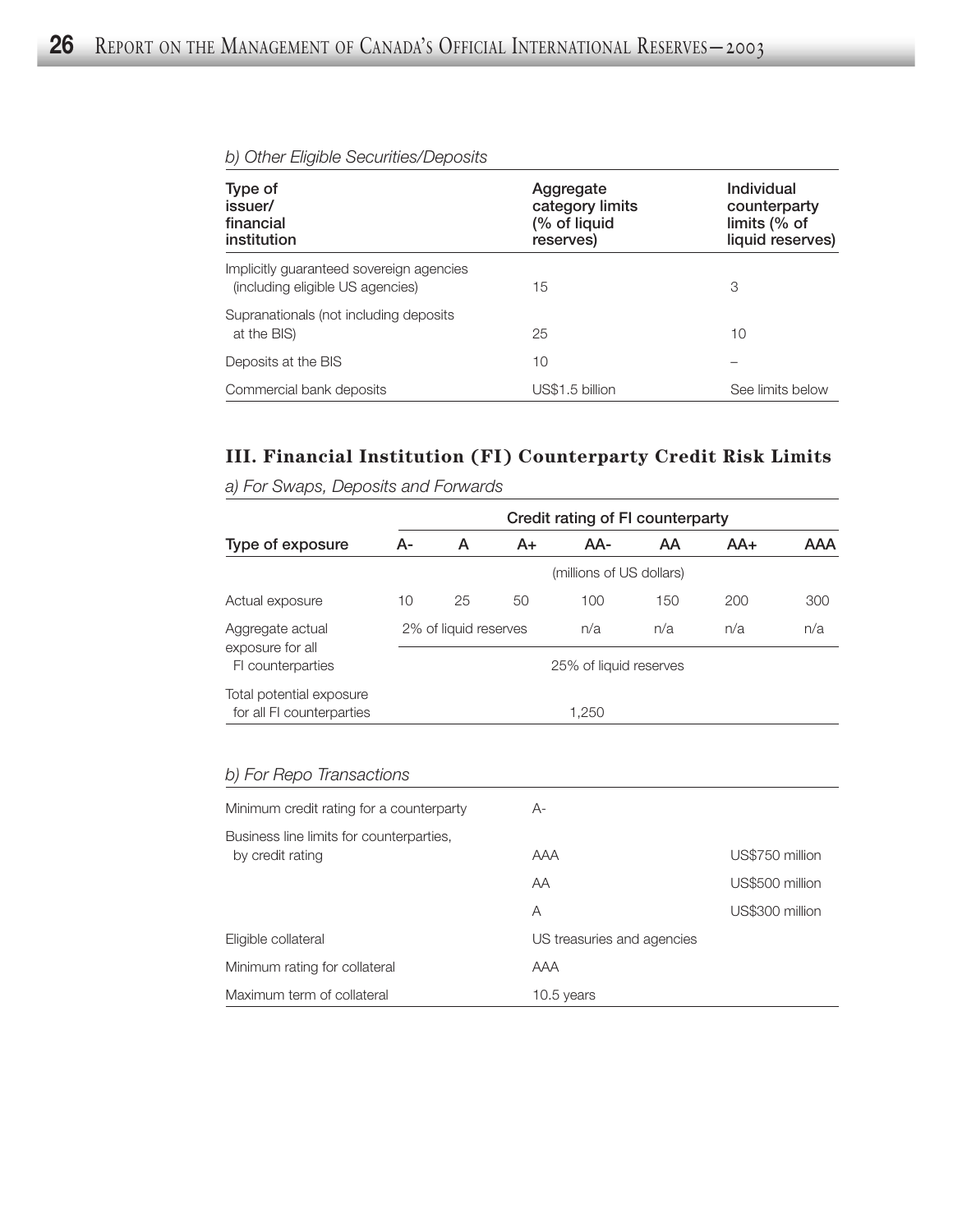# **IV. Terms of Investments**

| Instrument                                                                 | Maximum term                                                                     |
|----------------------------------------------------------------------------|----------------------------------------------------------------------------------|
| Commercial bank deposits and other<br>non-marketable investments           | 3 months                                                                         |
| Commercial bank marketable investments                                     | 1 year                                                                           |
| Single-A sovereign investments<br>In local currency<br>In foreign currency | 5 years<br>1 year                                                                |
| All other marketable securities                                            | 10.5 years<br>(unless matching a specific liability)<br>that exceeds 10.5 years) |

# **V. Liquidity Limits**

| Minimum holdings of US treasuries                                          | 10% of liquid reserves                   |
|----------------------------------------------------------------------------|------------------------------------------|
| Minimum issue size                                                         | US\$500 million                          |
| Maximum holding of any issue/note<br>program/commercial paper (CP) program | 10% of the issue/note program/CP program |
| Maximum non-marketable investments<br>beyond 5 days in term                | 15% of liquid reserves                   |

# **VI. Currency Composition Guideline**

| Currency        | Portion of liquid reserves                    |
|-----------------|-----------------------------------------------|
| US dollar       | US\$15 billion, subject to an operating range |
| Euro and/or yen | Remainder of the EFA                          |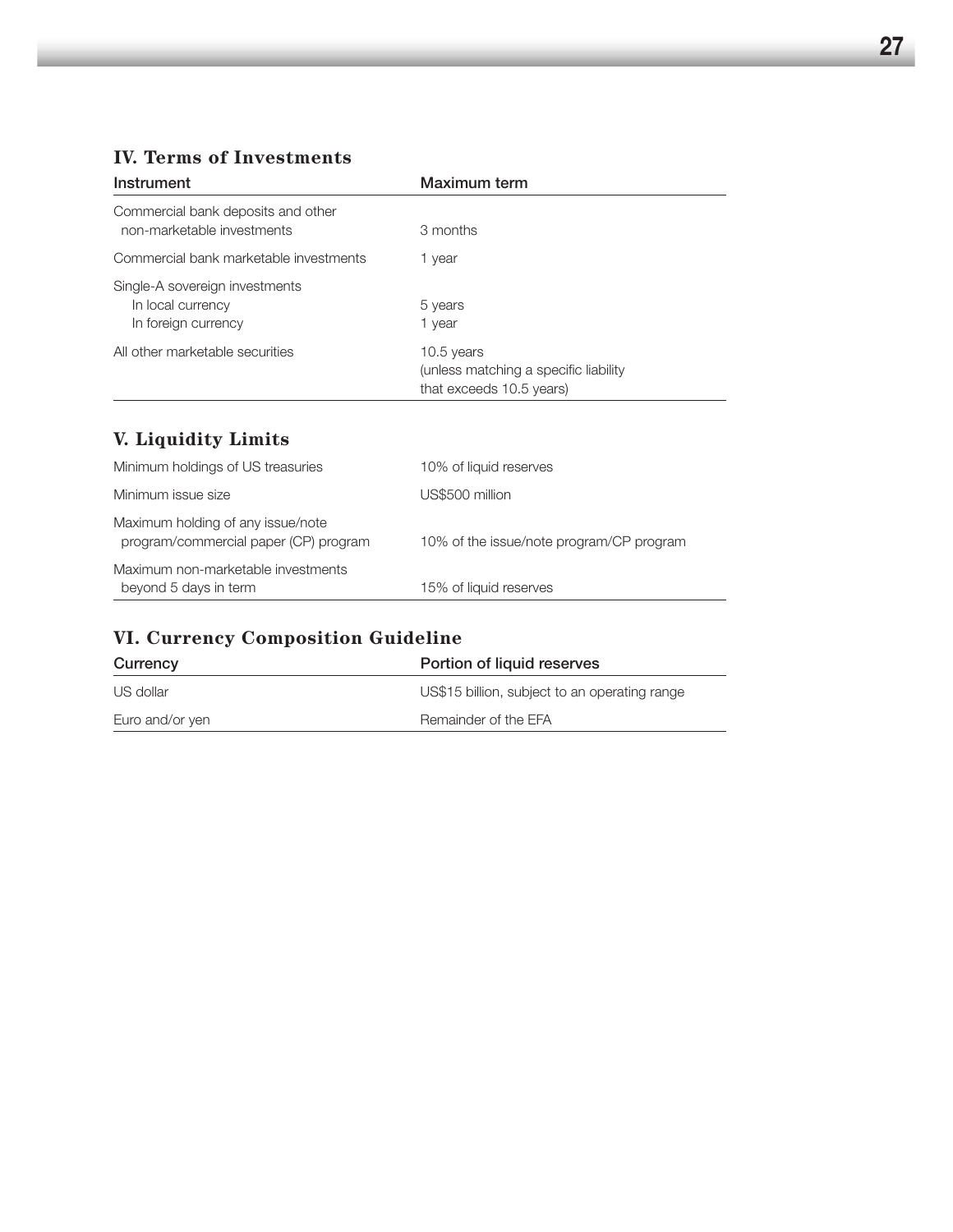|                  | Annex 3: Canada's Offi                            |                                                                       |                   |                                           |                                       |        |                            | cial International Reserves                       |                                                             |                                         |                                        |                        |                                              |                          |                                    |
|------------------|---------------------------------------------------|-----------------------------------------------------------------------|-------------------|-------------------------------------------|---------------------------------------|--------|----------------------------|---------------------------------------------------|-------------------------------------------------------------|-----------------------------------------|----------------------------------------|------------------------|----------------------------------------------|--------------------------|------------------------------------|
|                  | Month-to-Month Changes                            |                                                                       |                   |                                           |                                       |        |                            |                                                   |                                                             |                                         |                                        |                        |                                              |                          |                                    |
| Month-<br>end    | Securities                                        | Deposits                                                              | Gold <sup>1</sup> | Special<br>drawing<br>rights <sup>2</sup> | Reserve<br>position<br>in the<br>liM⊨ | Total  | monthly<br>change<br>Total | management<br>operations <sup>4</sup><br>Reserves | on gold<br>losses<br>Gains<br>sales<br>and                  | investments <sup>5</sup><br>Return<br>δ | currency<br>charges<br>Foreign<br>debt | Revaluation<br>effects | government<br>operations <sup>6</sup><br>Net | intervention<br>Official | transactions <sup>7</sup><br>Other |
|                  |                                                   |                                                                       |                   |                                           |                                       |        |                            | (market value in millions of US dollars)          |                                                             |                                         |                                        |                        |                                              |                          |                                    |
| December<br>2002 | 30,240                                            | 2,445                                                                 | 205               | 712                                       | 3,567                                 | 37,169 | 668                        | $-692$                                            | г,                                                          | 444                                     | $-195$                                 | 855                    | 257                                          | $\circ$                  | $\circ$                            |
| 2003             |                                                   |                                                                       |                   |                                           |                                       |        |                            |                                                   |                                                             |                                         |                                        |                        |                                              |                          |                                    |
| January          |                                                   | 3,719                                                                 |                   |                                           | 3,591                                 | 37,635 | 466                        | -44                                               |                                                             |                                         | -33                                    | 423                    | $-16$                                        |                          | တ                                  |
| February         |                                                   |                                                                       |                   |                                           | 3,560                                 | 35,901 | 1,734                      | $-2,030$                                          | ယု                                                          | 1280                                    | $-107$                                 | 34                     |                                              | $\circ$ $\circ$          | 5                                  |
| March            |                                                   |                                                                       |                   |                                           | 3,762                                 | 35,926 | 25                         | $\mathfrak{A}$                                    | $\circ$                                                     |                                         | $-165$                                 | 165                    |                                              |                          | $\frac{3}{4}$                      |
| April            |                                                   |                                                                       |                   |                                           | 3,744                                 | 36,263 | 337                        | $-50$                                             | $\overline{1}$                                              | $\mathcal{L}$                           | -66                                    | 340                    | $\circ$                                      | $\circ$                  | $\circ$                            |
| <b>May</b>       |                                                   |                                                                       |                   |                                           | 3,797                                 | 37,423 | $-160$                     | $-85$                                             |                                                             | 458                                     | $-104$<br>$-213$                       | 847                    | π                                            | $\circ$                  | 45                                 |
| June             |                                                   |                                                                       |                   |                                           | 4,150                                 | 36,699 | $-724$                     | $-29$                                             | $\circ$ $\sim$ $\circ$                                      | Ņ                                       |                                        | $-395$                 | $\circ$                                      |                          | -83                                |
| 与                |                                                   | 8 8 9 9 9 9 8 7 8 9 7<br>2 8 9 9 9 9 8 7 9 7<br>3 9 9 9 9 9 9 0 1 9 7 |                   | 88884786688888888888                      | 4,096                                 | 35,765 | $-934$                     | $-126$                                            |                                                             | -366                                    | $-152$                                 | $-376$                 | $-43$                                        | $\circ$                  | 129                                |
| August           |                                                   |                                                                       |                   |                                           | 3,785                                 | 35,290 | $-475$                     | $\frac{1}{11}$                                    |                                                             | $-24$                                   | -26                                    | $-315$                 | O                                            | $\circ$                  |                                    |
| September        |                                                   |                                                                       |                   |                                           | 3,971                                 | 36,678 | ,388                       | 86                                                | $\overline{\phantom{0}}\circ$ $\overline{\phantom{0}}\circ$ | 394                                     | $-83$                                  | ,041                   | O                                            | $\circ$                  | $\circ\circ\circ\circ\circ$        |
| October          | 29,258                                            | 1,789                                                                 |                   |                                           | 3,947                                 | 35,856 | -822                       | $-399$                                            |                                                             | $-222$                                  | $-120$                                 | $\overline{\varphi}$   | $\circ$                                      | $\circ$                  |                                    |
| November         | 28,671                                            | 2,573                                                                 |                   |                                           | 3,968                                 | 36,093 | 237                        | $-215$                                            | $\circ$                                                     | $-19$                                   | -47                                    | 518                    | $\circ$                                      | $\circ$                  |                                    |
| December         | 29,421                                            | 2,116                                                                 |                   |                                           | 3,848                                 | 36,268 | 175                        | $-724$                                            |                                                             | 241                                     | $-183$                                 | 842                    | $\circ$                                      | $\circ$                  |                                    |
| Total            | n/a                                               | n/a                                                                   | n/a               | n/a                                       | n/a                                   | n/a    | -901                       | $-3,673$                                          | ထု                                                          | 862                                     | $-1,299$                               | 3,043                  | ဓု                                           | 0                        | 234                                |
|                  | xy w u uupuu   ayyaay uu pasad si waxa ishii 100. |                                                                       |                   |                                           |                                       |        |                            | on the last business day of the reporting month   |                                                             |                                         |                                        |                        |                                              |                          |                                    |

Gold valuation is based on the London p.m. fix on the last business day of the reporting month.

Special drawing right (SDR)-denominated assets are valued in US dollars at the SDR rate established by the IMF. A rise in the SDR in terms of the US dollar generates Special drawing right (SDR)-denominated assets are valued in US dollars at the SDR rate established by the IMF. A rise in the SDR in terms of the US dollar generates an increase in the US-dollar value of Canada's holdings of SDR-denominated assets. an increase in the US-dollar value of Canada's holdings of SDR-denominated assets.  $\scriptstyle\sim$ 

<sup>3</sup> The reserve position in the IMF represents the amount of foreign exchange which Canada is entitled to draw from the IMF on demand for balance of payments purposes. The reserve position in the IMF represents the amount of foreign exchange which Canada is entitled to draw from the IMF on demand for balance of payments purposes. It equals the Canadian quota, less IMF holdings of Canadian dollars, plus loans to the IMF. It equals the Canadian quota, less IMF holdings of Canadian dollars, plus loans to the IMF.

<sup>4</sup> Net change in securities and deposits resulting from foreign currency funding activities of the Government. (Issuance of foreign currency liabilities used to acquire assets Net change in securities and deposits resulting from foreign currency funding activities of the Government. (Issuance of foreign currency liabilities used to acquire assets increases reserves, while maturities decrease reserves). increases reserves, while maturities decrease reserves).

<sup>5</sup> Return on investments comprises interest earned on investments and changes in the market value of securities resulting from changes in interest rates. Return on investments comprises interest earned on investments and changes in the market value of securities resulting from changes in interest rates.

<sup>6</sup> Net government operations are the net purchases of foreign currency for government foreign exchange requirements and for additions to reserves. Net government operations are the net purchases of foreign currency for government foreign exchange requirements and for additions to reserves.

7 Other transactions cover increased support for IMF lending operations. Other transactions cover increased support for IMF lending operations.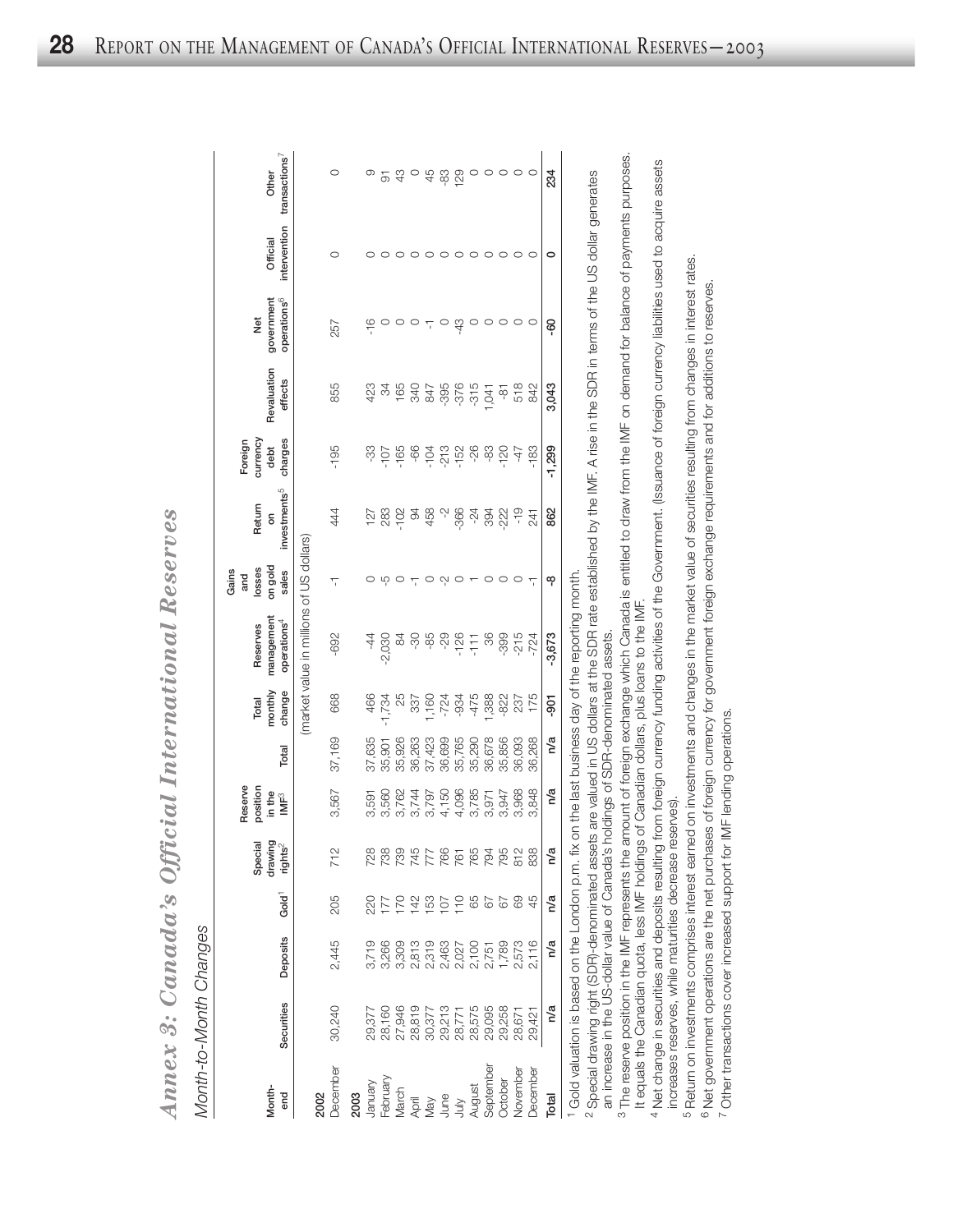# *Annex 4: Glossary*

**basis point:** One-hundredth of a percentage point  $(0.01$  per cent).

**Canada bill:** Promissory note denominated in US dollars and issued only in book-entry form. Canada bills mature not more than 270 days from their date of issue, and are discount obligations with a minimum order size of US\$1,000,000 and a minimum denomination of US\$1,000. Delivery and payment occur in same-day funds through Chase Manhattan Bank in New York City. Primary distribution occurs through five dealers: CIBC Wood Gundy Inc., Credit Suisse First Boston Corporation, Goldman, Sachs & Co., Lehman Brothers Inc. and RBC Dominion Securities Inc. Rates on Canada bills are posted daily for terms of one to six months. Canada bills are issued for foreign exchange reserve funding purposes only.

**Canada note:** Promissory note usually denominated in US dollars and available in book-entry form. Canada notes are issued in denominations of US\$1,000 and integral multiples thereof. At present the aggregate principal amount outstanding issued under the program is limited to US\$10.0 billion. Notes can be issued for terms of nine months or longer, and can be issued at a fixed or a floating rate. The interest rate or interest rate formula, issue price, stated maturity, redemption or repayment provisions, and any other terms are established by the Government of Canada at the time of issuance of the notes and are indicated in the Pricing Supplement. Delivery and payment occur through the Bank of New York. The notes are offered by the Government through five dealers: Credit Suisse First Boston Corporation, Goldman, Sachs & Co., Lehman Brothers Inc., Nesbitt Burns Securities Inc. and Scotia Capital Markets (USA) Inc. The Government may also sell notes to other dealers or directly to investors. Canada notes are issued for foreign exchange reserve funding purposes only.

**cross currency swap:** An agreement that exchanges one type of return for another (e.g. a fixed for a floating rate of interest) and the principal amount for the term of the swap. Cross currency swaps of domestic obligations are a cost-effective alternative to foreign-currency-denominated bond issues as a means of meeting the Government's targets for longer-term foreign currency funding.

**Euro Medium-Term Note (EMTN):** Medium-term note issued outside the United States and Canada. Government of Canada EMTNs are sold either by dealers in the dealer group, or by dealers who are not in the dealer group but who are acting as the Government's agent for the particular transaction (called reverse inquiry). EMTNs are sold on a bought-deal basis (i.e. the dealer purchasing EMTNs is responsible for the sale of the notes) and on an intermittent basis. The arranger for the EMTN program is Morgan Stanley Dean Witter. The London-based dealer group includes CIBC World Markets plc, Goldman Sachs International and J.P. Morgan Securities Ltd. among others. The EMTN program further diversifies the sources of cost-effective funding for the foreign exchange reserves. Notes issued under this program can be denominated in a range of currencies and structured to meet investor demand. EMTNs are issued for foreign exchange reserve funding purposes only.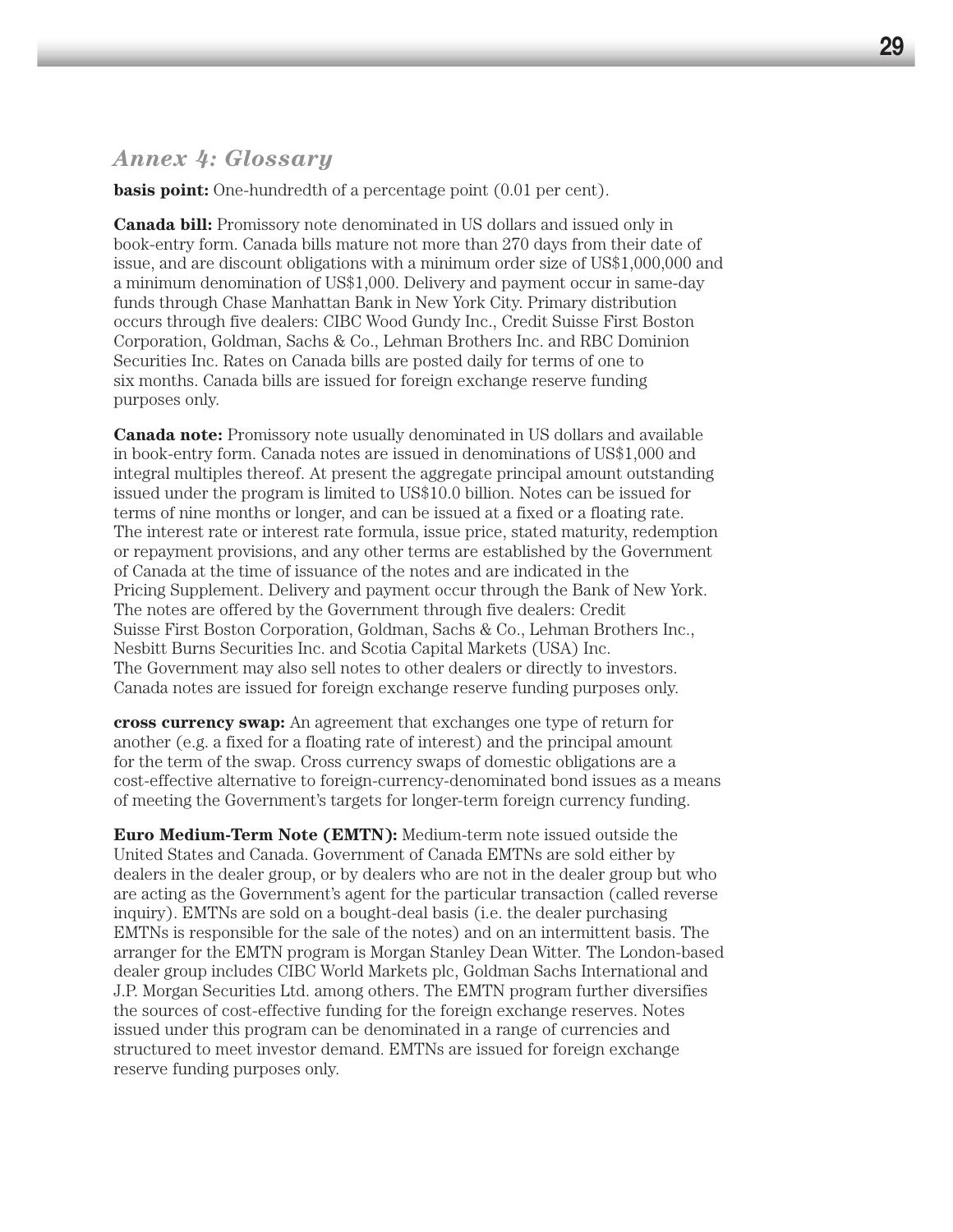**global bond:** Syndicated, marketable debt instrument issued in a foreign currency with a fixed interest rate. The majority of global bonds issued by Canada are denominated in US dollars.

**repo; repurchase agreement:** A transaction in which a party sells a security and simultaneously agrees to repurchase it at a given price after a specified time.

**securities lending:** A loan of a security from one counterparty to another, who must eventually return the same security as repayment. The loan is often collateralized. Securities lending allows a counterparty in possession of a particular security to earn enhanced returns on the security.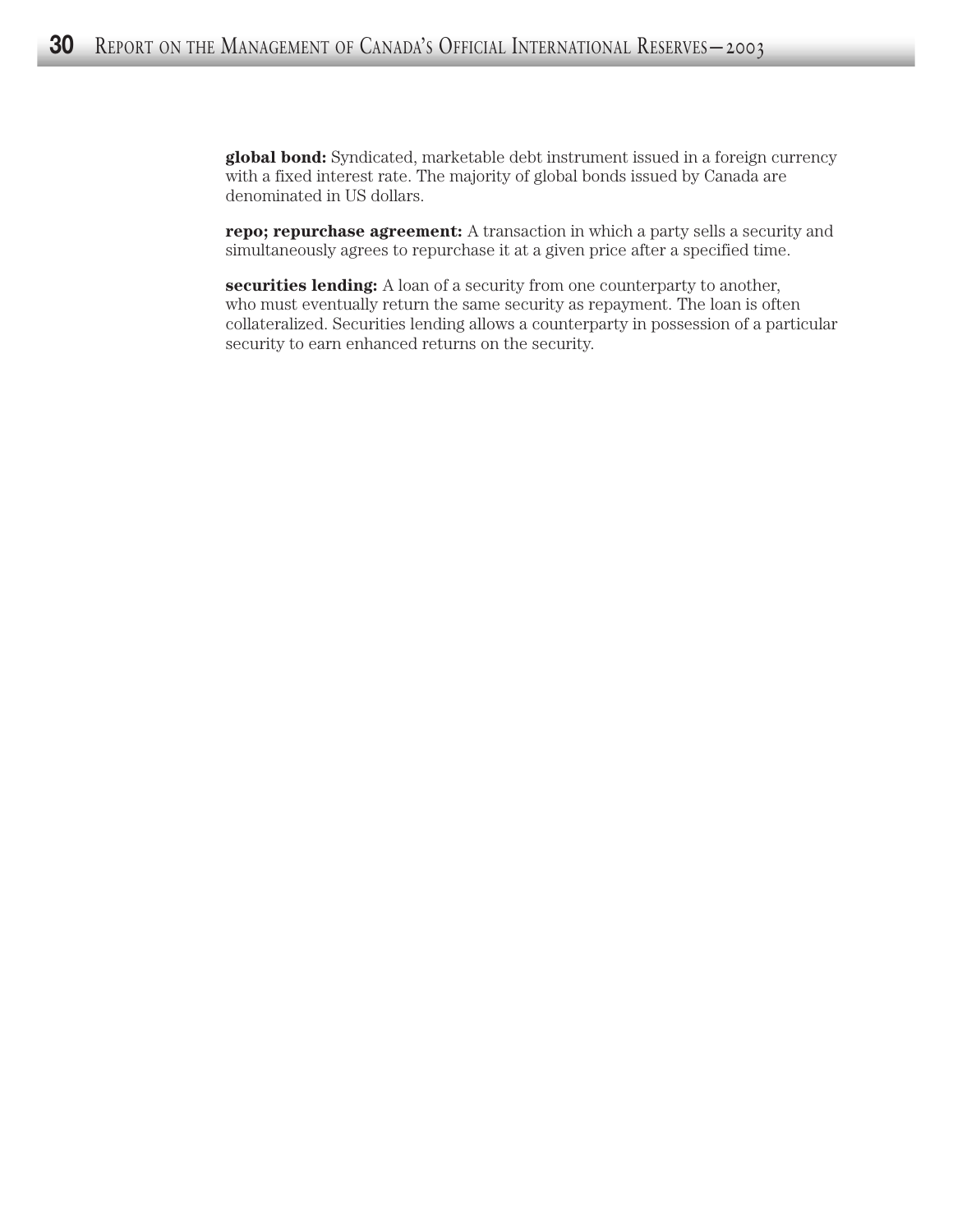# **Management Responsibility for the Financial Statements**

Responsibility for the Financial Statements of the Exchange Fund Account (the Account) and all other information presented in this Annual Report rests with the Department of Finance. The operation of the Account is governed by the provisions of Part II of the *Currency Act*. The Account is administered by the Bank of Canada as fiscal agent.

The Financial Statements were prepared in accordance with the stated accounting policies set out in Note 2 to the Financial Statements, which conform to those used by the Government of Canada. These policies were applied on a basis consistent with that of the preceding year.

The Department of Finance establishes policies for the Account's transactions and investments, and for related accounting activities. It also ensures that the Account's activities comply with the statutory authority of the *Currency Act*.

The Bank of Canada effects transactions for the Account and maintains records, as required to provide reasonable assurance regarding the reliability of the Financial Statements. The Bank reports to the Department of Finance on the financial position of the Account and on the results of its operations.

The Auditor General of Canada conducts an independent audit of the Financial Statements of the Account and reports the results of her audit to the Minister of Finance.

The Annual Report of the Account is tabled in Parliament along with the Financial Statements, which are also part of the Public Accounts of Canada and are referred to the Standing Committee on Public Accounts for their review.

.P. Jenkins

Senior Deputy Governor Deputy Minister Bank of Canada Department of Finance

S. Vokey, CA Chief Accountant Bank of Canada

Paul Jenkins Kevin G. Lynch

Ottawa, Canada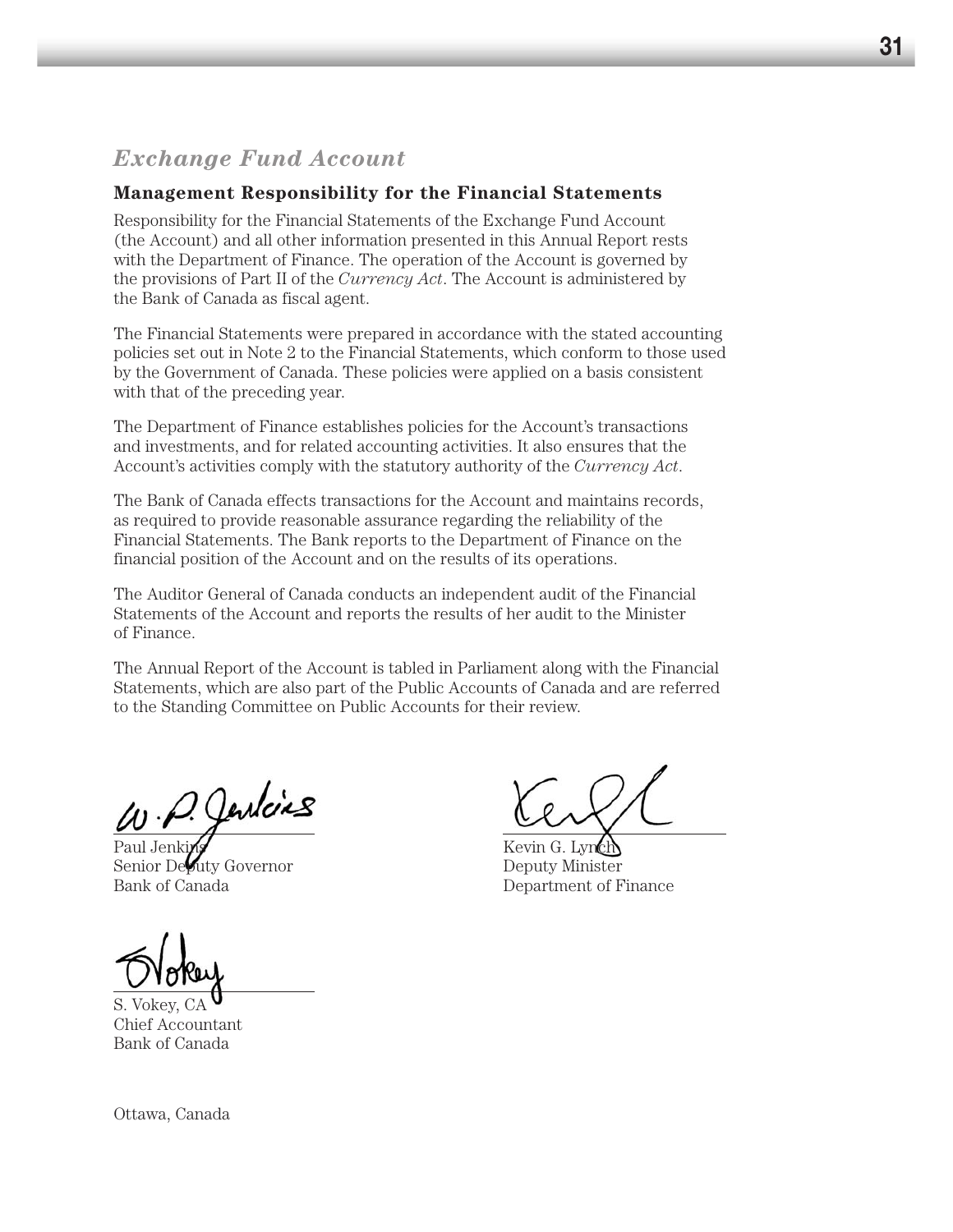# *Auditor's Report*

#### **To the Minister of Finance**

I have audited the balance sheet of the Exchange Fund Account as at December 31, 2003 and the statement of revenue for the year then ended. These financial statements have been prepared to comply with Sections 20 and 21 of the *Currency Act*. These financial statements are the responsibility of the Account's management. My responsibility is to express an opinion on these financial statements based on my audit.

I conducted my audit in accordance with Canadian generally accepted auditing standards. Those standards require that I plan and perform an audit to obtain reasonable assurance whether the financial statements are free of material misstatement. An audit includes examining, on a test basis, evidence supporting the amounts and disclosures in the financial statements. An audit also includes assessing the accounting principles used and significant estimates made by management, as well as evaluating the overall financial statement presentation.

In my opinion, these financial statements present fairly, in all material respects, the financial position of the Account as at December 31, 2003 and its revenues and its cash flows for the year then ended in accordance with the accounting policies set out in Note 2 to the financial statements, which conform to the accounting policies of the Government of Canada.

These financial statements, which have not been, and were not intended to be, prepared in accordance with Canadian generally accepted accounting principles, are solely for the information and use of the Minister of Finance for complying with Sections 20 and 21 of the *Currency Act* as set out in Note 2 to the financial statements. The financial statements are not intended to be and should not be used by anyone other than the specified users or for any other purpose.

Further, in my opinion, the transactions of the Account that have come to my notice during my audit of the financial statements have, in all significant respects, been in accordance with Part II of the *Currency Act*.

uglar?

Douglas G. Timmins, CA Assistant Auditor General for the Auditor General of Canada

Ottawa, Canada March 12, 2004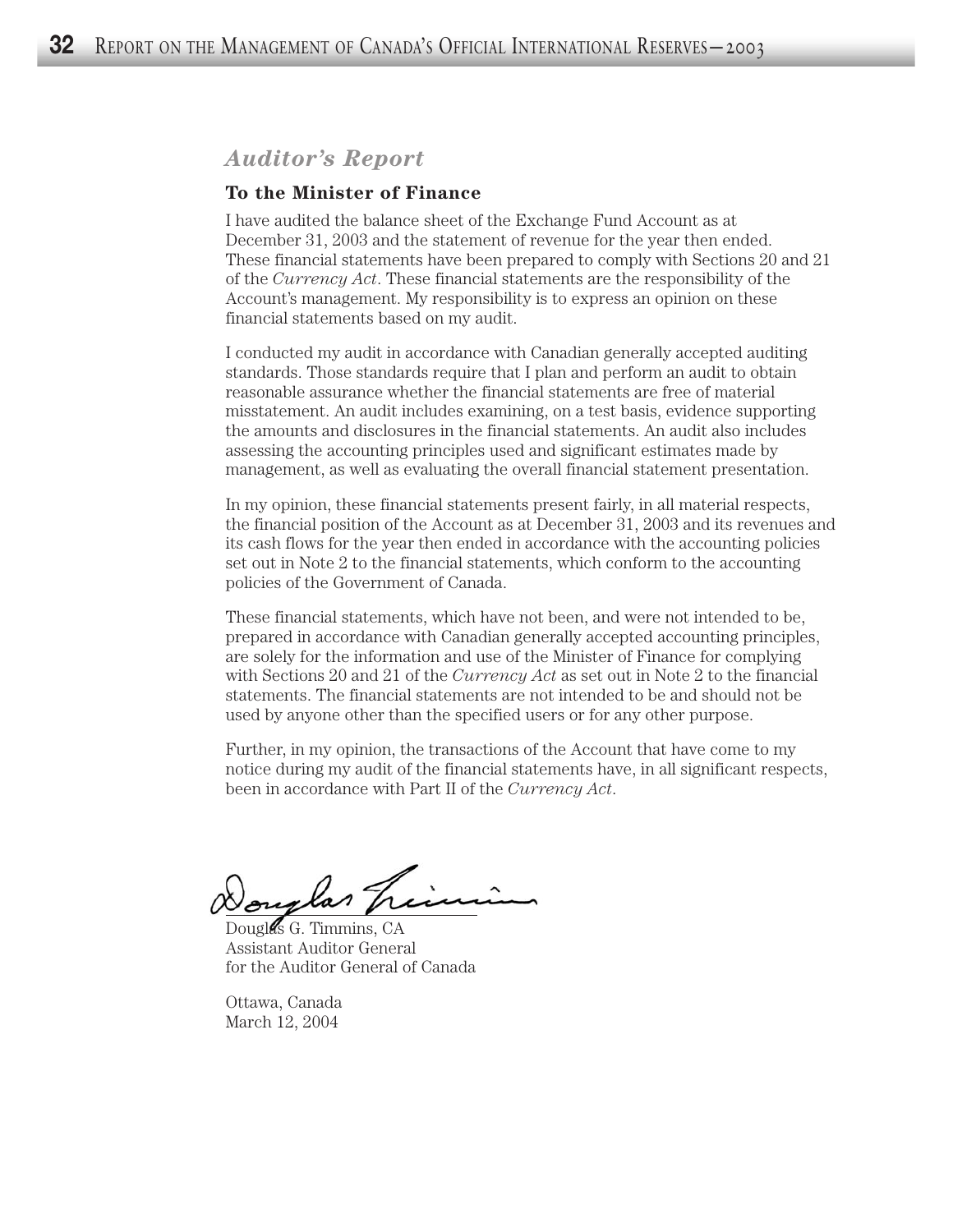*Balance Sheet as at 31 December 2003*

|                                         |           | 2003     |                       | 2002     |
|-----------------------------------------|-----------|----------|-----------------------|----------|
|                                         | <b>US</b> | Canadian | US                    | Canadian |
|                                         |           |          | (millions of dollars) |          |
| <b>Assets</b>                           |           |          |                       |          |
| Denominated in US dollars               |           |          |                       |          |
| Cash and short-term deposits            | 2,277     | 2,952    | 2,529                 | 3,990    |
| Marketable securities (Notes 5 and 6)   | 12,812    | 16,611   | 14,635                | 23,088   |
|                                         | 15,089    | 19,563   | 17,164                | 27,078   |
| Denominated in other foreign currencies |           |          |                       |          |
| Cash and short-term deposits (Note 7)   | 89        | 116      | 134                   | 211      |
| Marketable securities (Notes 5 and 7)   | 15,261    | 19,786   | 13,899                | 21,928   |
|                                         | 15,350    | 19.902   | 14.033                | 22.139   |
| Denominated in Special Drawing Rights   |           |          |                       |          |
| Special drawing rights (Note 8)         | 842       | 1,090    | 719                   | 1,134    |
| Gold and gold loans (Note 9)            | 6         | 7        | 28                    | 45       |
|                                         | 848       | 1,097    | 747                   | 1,179    |
| Official international reserve assets   | 31,287    | 40,562   | 31,944                | \$50,396 |
| Due to the Consolidated Revenue Fund    |           |          |                       |          |
| Advances (Note 10)                      |           | 37,599   |                       | 47,668   |
| Net revenue for the year                |           | 2,963    |                       | 2,728    |
|                                         |           | 40,562   |                       | 50,396   |

Approved:

O. Jentins

Paul Jenk**ins Ke**vin G. Lync**h** Senior Deputy Governor **Deputy Minister** Bank of Canada Department of Finance

S. Vokey, CA Chief Accountant Bank of Canada

(The accompanying notes are an integral part of these financial statements.)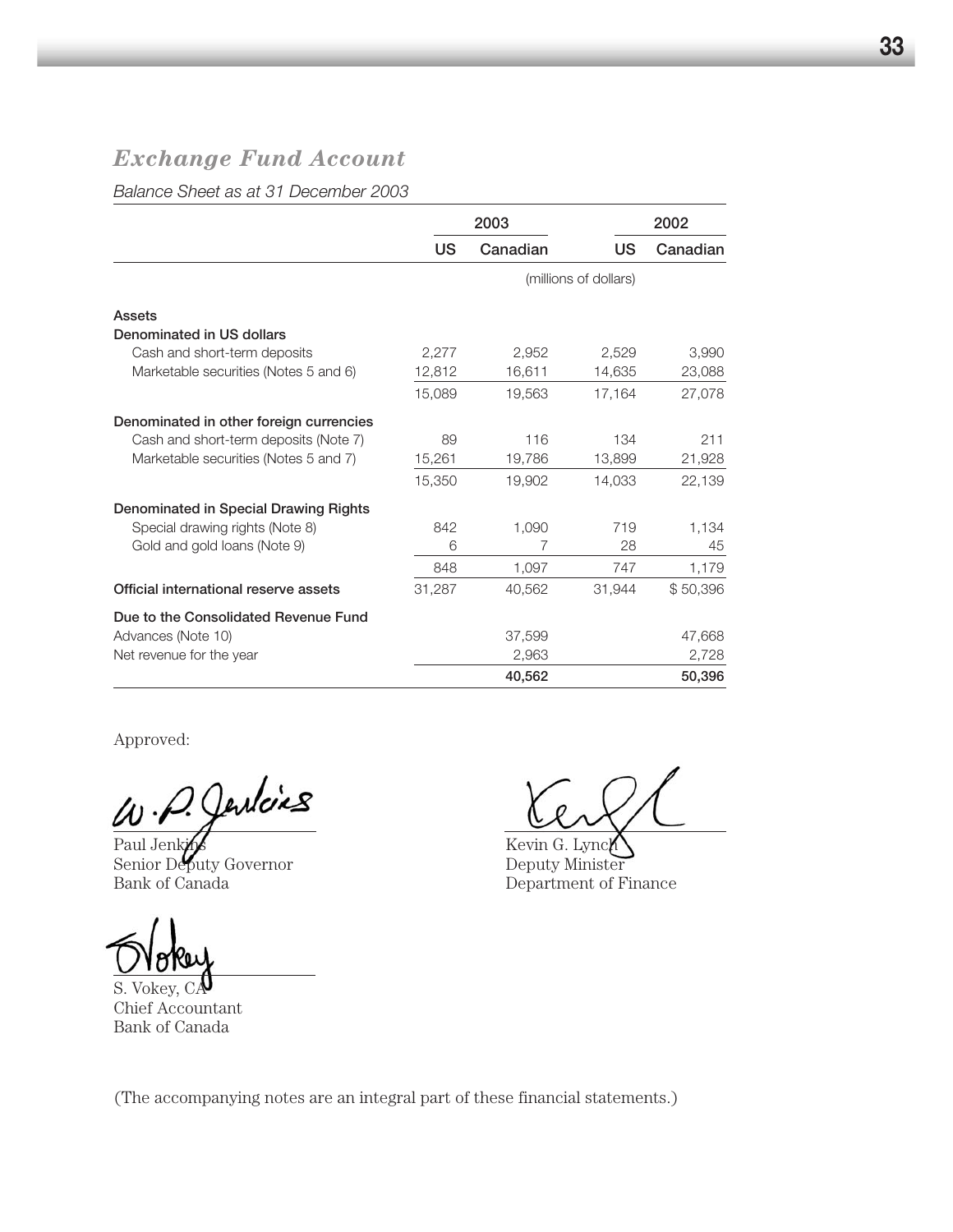#### *Statement of Revenue Year Ended 31 December 2003*

|                                  | 2003  | 2002                           |
|----------------------------------|-------|--------------------------------|
|                                  |       | (millions of Canadian dollars) |
| Revenue from investments         |       |                                |
| Marketable securities            | 1,931 | 2,110                          |
| Cash and short-term deposits     | 49    | 91                             |
| Special drawing rights           | 21    | 23                             |
| Gold                             |       | 4                              |
|                                  | 2,001 | 2,228                          |
| Other revenue                    |       |                                |
| Net gain on sales of gold        | 205   | 175                            |
| Net foreign exchange gains       | 757   | 325                            |
|                                  | 962   | 500                            |
| Net revenue for the year due     |       |                                |
| to the Consolidated Revenue Fund | 2,963 | 2,728                          |

(The accompanying notes are an integral part of these financial statements.)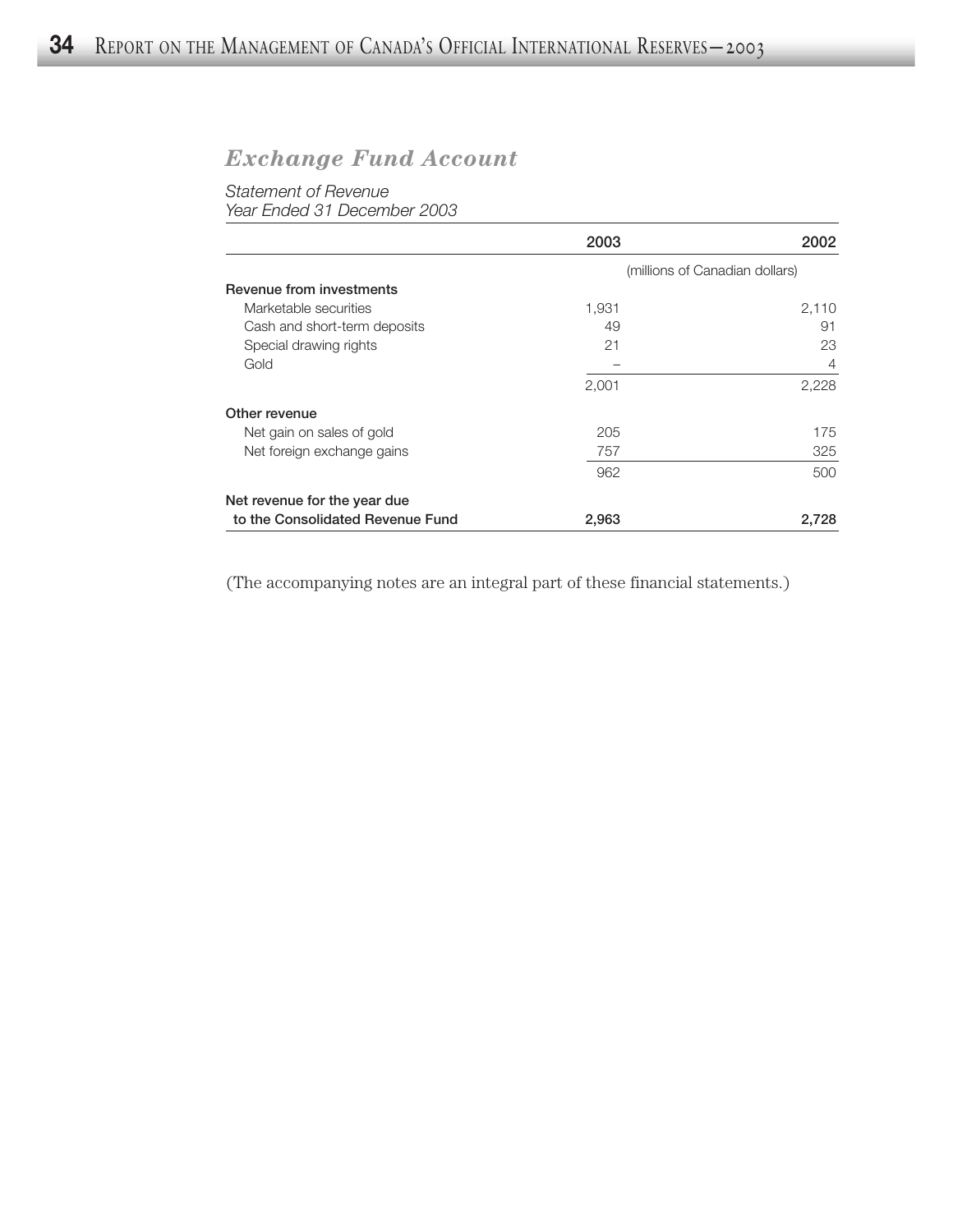# **Notes to the Financial Statements Year Ended 31 December 2003**

## *1. Authority and Objective*

The Exchange Fund Account (the Account) is governed by Part II of the *Currency Act*. The Account is in the name of the Minister of Finance and is administered by the Bank of Canada as fiscal agent. The *Financial Administration Act* does not apply to the Account.

The legislative mandate of the Account is to aid in the control and protection of the external value of the Canadian dollar, and the Minister of Finance acquires or sells for the Account those assets that are deemed appropriate for this purpose in accordance with the *Currency Act*. The Account is empowered to invest in instruments approved by the Minister of Finance in accordance with the *Act*.

The objectives of the Account are to provide general liquidity for the government and to promote orderly conditions in the foreign exchange market for the Canadian dollar. In September 1998, the Department of Finance and the Bank of Canada decided to move away from intervening in the foreign exchange market in a predictable or automatic fashion (selling/buying foreign currencies / buying/selling Canadian dollars when there were market forces on the value of the Canadian dollar). Instead, the current policy is for the Bank of Canada to intervene on a discretionary basis.

Revenue for the year is payable to the Consolidated Revenue Fund (CRF) of the Government of Canada within three months after the end of the year in accordance with the *Currency Act*.

# *2. Significant Accounting Policies*

As stipulated in the *Currency Act*, the financial statements of the Account are prepared in accordance with the accounting policies used by the Government of Canada to prepare its financial statements. The financial statements of the Account are prepared for the Minister of Finance in compliance with Sections 20 and 21 of the *Currency Act*.

The basis of accounting used in these financial statements differs from Canadian generally accepted accounting principles because it excludes the disclosure of the notional cost of advances. The advances are provided interest free under the terms and conditions prescribed by the Governor in Council and the Account reflects only transactions pertaining to the assets of the Account. The significant accounting policies of the Account are set out below.

## *a) Basis of Presentation*

The purpose of the financial statements is to report to Parliament on the operations of the Account to comply with the *Currency Act*. The Bank of Canada, on behalf of the Minister of Finance, may sell, lend, borrow, or deal in assets under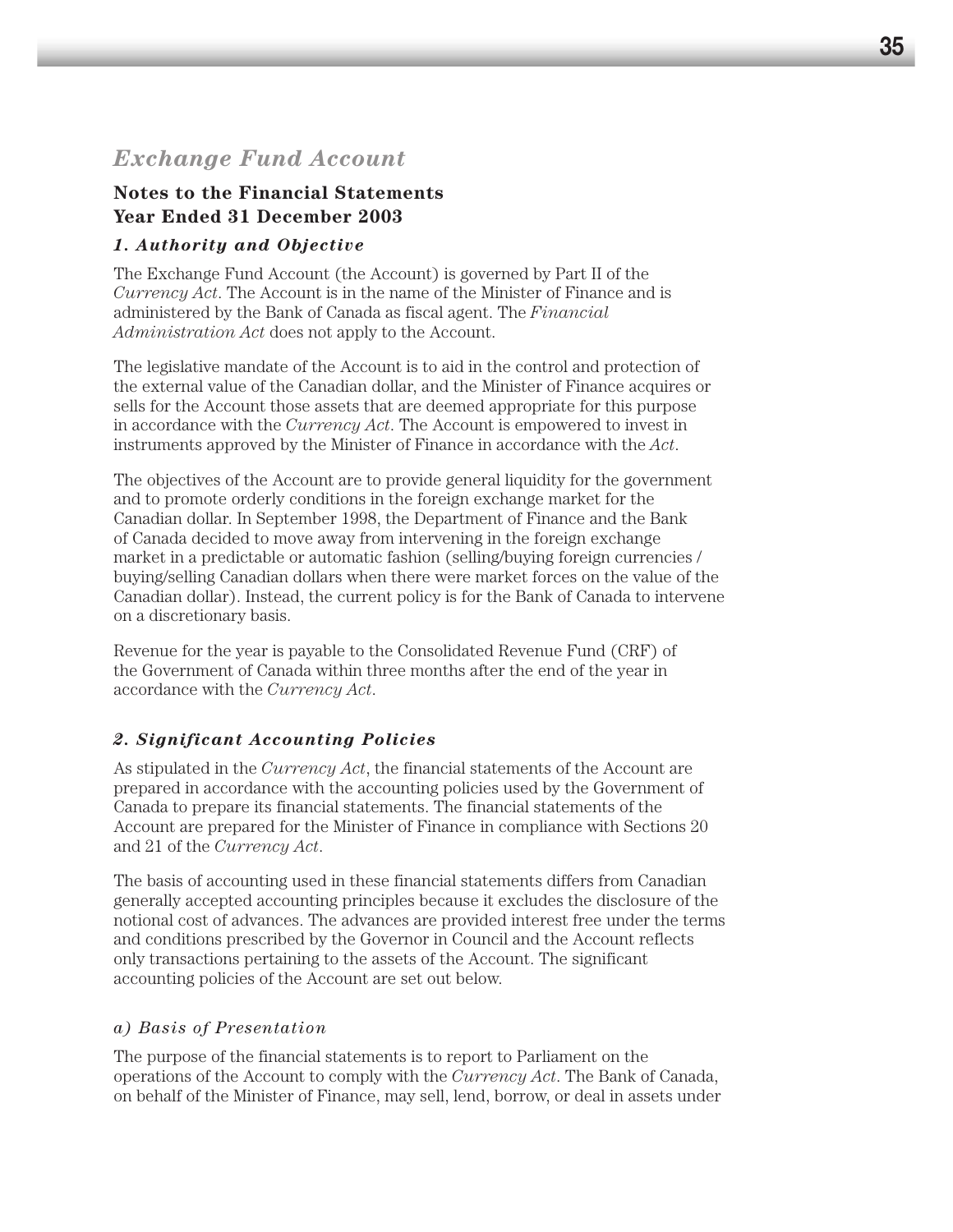the terms and conditions prescribed by the *Currency Act*. The reporting entity of the Account is limited to those transactions permitted by the *Currency Act* and to the category of expenses determined by the Minister as authorized by legislation. For that purpose, the following operations are recorded in the Account:

All proceeds, earnings, and interest from transactions relating to the assets are credited to the Account, along with all amounts received on the maturity of deposits, securities, and notes held for the Account.

All expenses determined by the Minister to have been incurred in respect of the operations of the Account are paid out of the Account. This excludes the cost of administrative, custodial, and fiscal- agency services that are provided by the Bank of Canada with regard to the transactions in the Account and that are not recognized in the financial statements.

Interest-free advances to the Account from the CRF are authorized by the Minister under the terms and conditions prescribed by the Governor in Council.

The annual net revenue of the Account is paid to the CRF (or charged to the CRF when net revenue is a negative amount).

All material changes in cash flows are evident from the financial statements. A separate statement of cash flows has not been prepared.

#### *b) Valuation of Assets*

The estimated fair market value of cash, short-term deposits, and special drawing rights (SDRs), which are recorded at cost and generally held to maturity, is deemed to be equal to their book value.

Marketable securities are adjusted for unamortized premiums or discounts, where applicable, and are reported at the lower of their amortized costs, including accrued interest and year-end market values. Purchases and sales of securities are recorded at the settlement dates.

Marketable securities, short-term deposits and SDRs include accrued interest. The SDR is a unit of account issued by the International Monetary Fund (IMF), and its value is determined in terms of a basket of four major currencies.

Gold and gold loans include accrued interest. Gold and gold loans are carried in the Account at a value of 35 SDRs per fine ounce, which approximates cost and conforms to the value used in the *Public Accounts of Canada*.

#### *c) Revenue from Investments*

Revenue from investments is recorded on an accrual basis and includes interest earned, amortization of premiums and discounts, gains or losses on sales of securities, revenues from gold loans, and revenues from securities-lending activities. Writedowns of securities to their year-end market values (if applicable) are netted against investment revenue in the year in which they occur.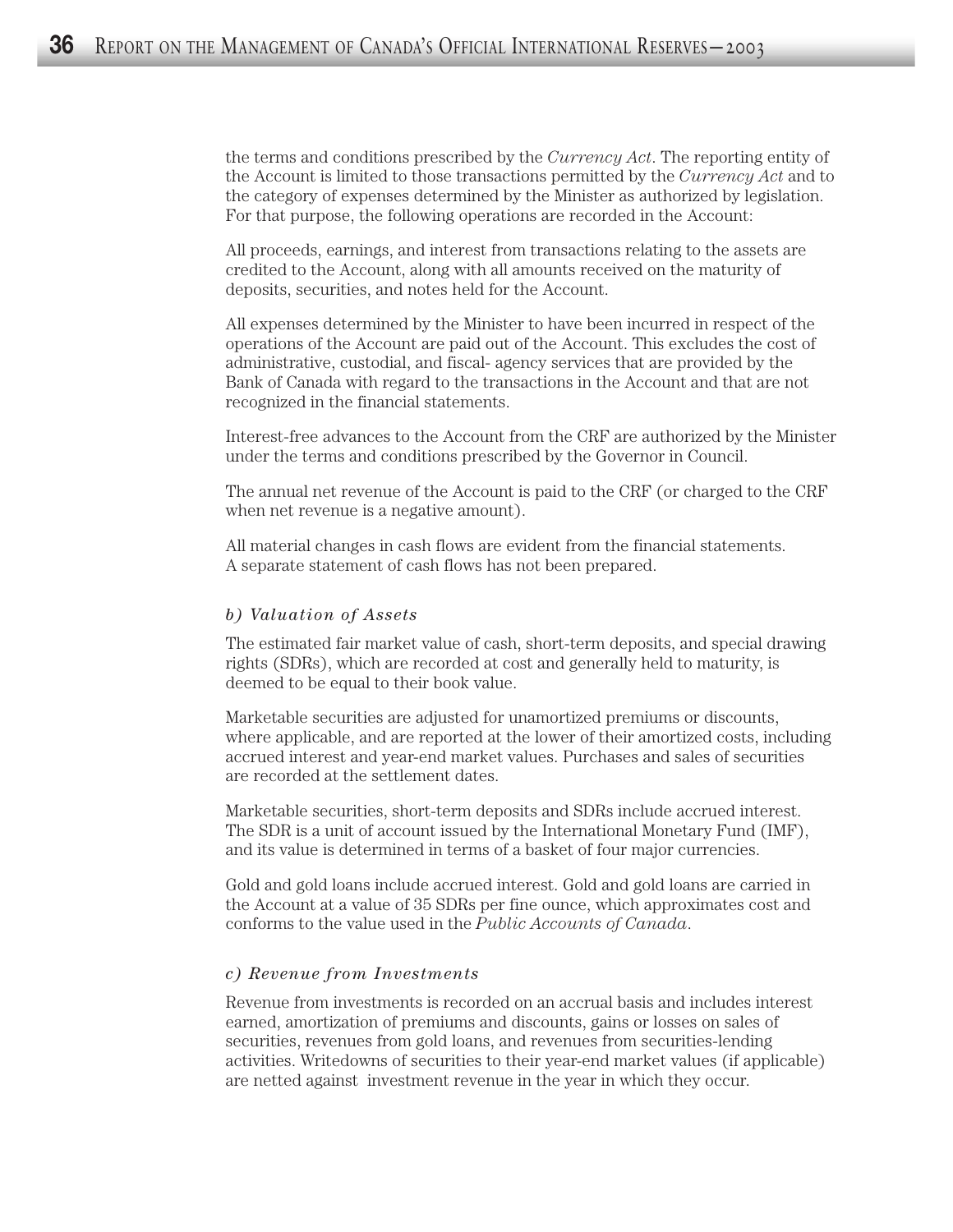#### *d) Gold*

Net gains on gold sales are recorded at settlement dates and are included in the category *Other revenue* in the *Statement of Revenue*. Interest revenue from gold loans is recorded on an accrual basis and premiums on the sales of call options on gold are recorded when received. Both are included in category *Revenue from investments* in the *Statement of Revenue*.

#### *e) Tri-party Reverse Repurchase Agreement*

In 2003, tri-party reverse repurchase transactions were implemented. Tri-party reverse repurchase trades are money market transactions where the Account lends funds on a secured basis to designated counterparties at prevailing market rates. The collateral on these transactions is held by a tri-party custodian. Tri-party reverse repurchase transactions are recorded on the balance sheet under the category *Cash and short-term deposits*. They include amounts at which the securities were originally loaned plus the accrued interest. Revenue from these transactions is included in the category *Revenue from investments* in the *Statement of Revenue*.

#### *f) Translation of Foreign Currencies and SDRs*

Assets and advances denominated in foreign currencies and SDRs are translated into Canadian and US-dollar equivalents at year-end market exchange rates, which were as follows:

|                        | 2003               | 2002    |
|------------------------|--------------------|---------|
|                        | (Canadian dollars) |         |
| US dollars             | 1.2965             | 1.5776  |
| Euros                  | 1.6282             | 1.6568  |
| Japanese yen           | 0.01207            | 0.01328 |
| Special drawing rights | 1.92656            | 2.13699 |

Gains or losses resulting from the translation of assets and advances denominated in foreign currencies and SDRs, as well as transactions throughout the year, are recorded as net foreign exchange gains and are included in the category *Other revenue* in the *Statement of Revenue*. Unrealized foreign exchange gains or losses on forward currency contracts are also recorded in revenue as net foreign exchange gains.

Investment revenue in foreign currencies and SDRs is translated into Canadian dollars at the foreign exchange rates prevailing on the date the revenue is earned.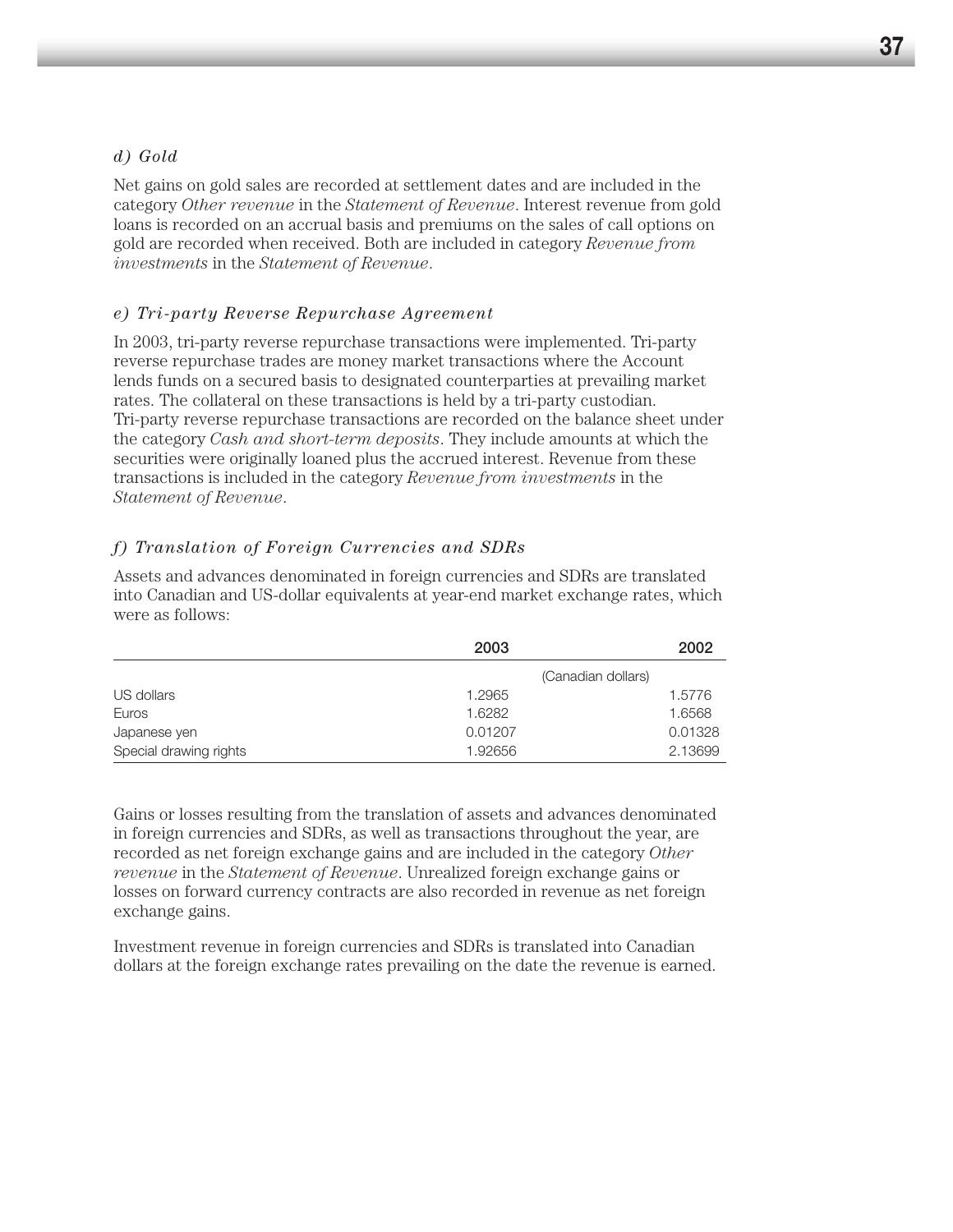#### *3. Official Government Operations*

Official government operations involve purchases and sales of Canadian dollars against foreign currencies. These are undertaken to promote orderly conditions in the market for the Canadian dollar or to meet net government requirements for foreign exchange. Since September 1998, no transactions were aimed at moderating movements in the value of the Canadian dollar.

The majority, but not all, of Canada's official international reserves reside inside the Account. The Account represents approximately 89 per cent (90 per cent in 2002) of Canada's official reserves.

#### *4. Risk Management and Financial Instruments*

The role of the Account as principal repository of Canada's official international reserves determines the nature of its assets and of its operations, as well as its use of financial instruments.

To ensure that the Account asset portfolio is prudently diversified with respect to credit risk, the investment guidelines specify limits on holdings by class of issuer (sovereign, agency, supranational, or commercial financial institution) and type of instrument. There are also limits on exposure to any one issuer or counterparty.

With respect to investment guidelines prescribed by the Minister of Finance, the Account may hold debt issued in the designated currencies by highly rated sovereign governments and their agencies, as well as by supranational organizations. Eligible issues must have an A-rating or better from two of four designated rating agencies (Standard & Poor's, Moody's, Fitch, and Dominion Bond Rating Service), one of which must be either Moody's or Standard & Poor's. The Account may also make deposits and execute other transactions with commercial financial institutions that meet the same rating criteria, with the term to maturity of commercial deposits limited to three months or less.

Interest rate and foreign currency risks are managed by adopting a strategy of matching the duration structure and the currency of the Account's assets with the related foreign currency borrowings of the Government of Canada.

Through the securities-lending program, agents can lend securities only up to a prescribed maximum amount and only to a list of counterparties approved by the Government. Each borrower must enter into a Securities Loan Agreement with either of the agents. Borrowers are also required to provide collateral for securities borrowed, according to a specific list approved by the government. Collateral is limited to specific security types, terms to maturity, and credit ratings. The agents also provide an indemnity in the event of default by the borrower. The Account enters into securities lending in order to earn extra return on investments.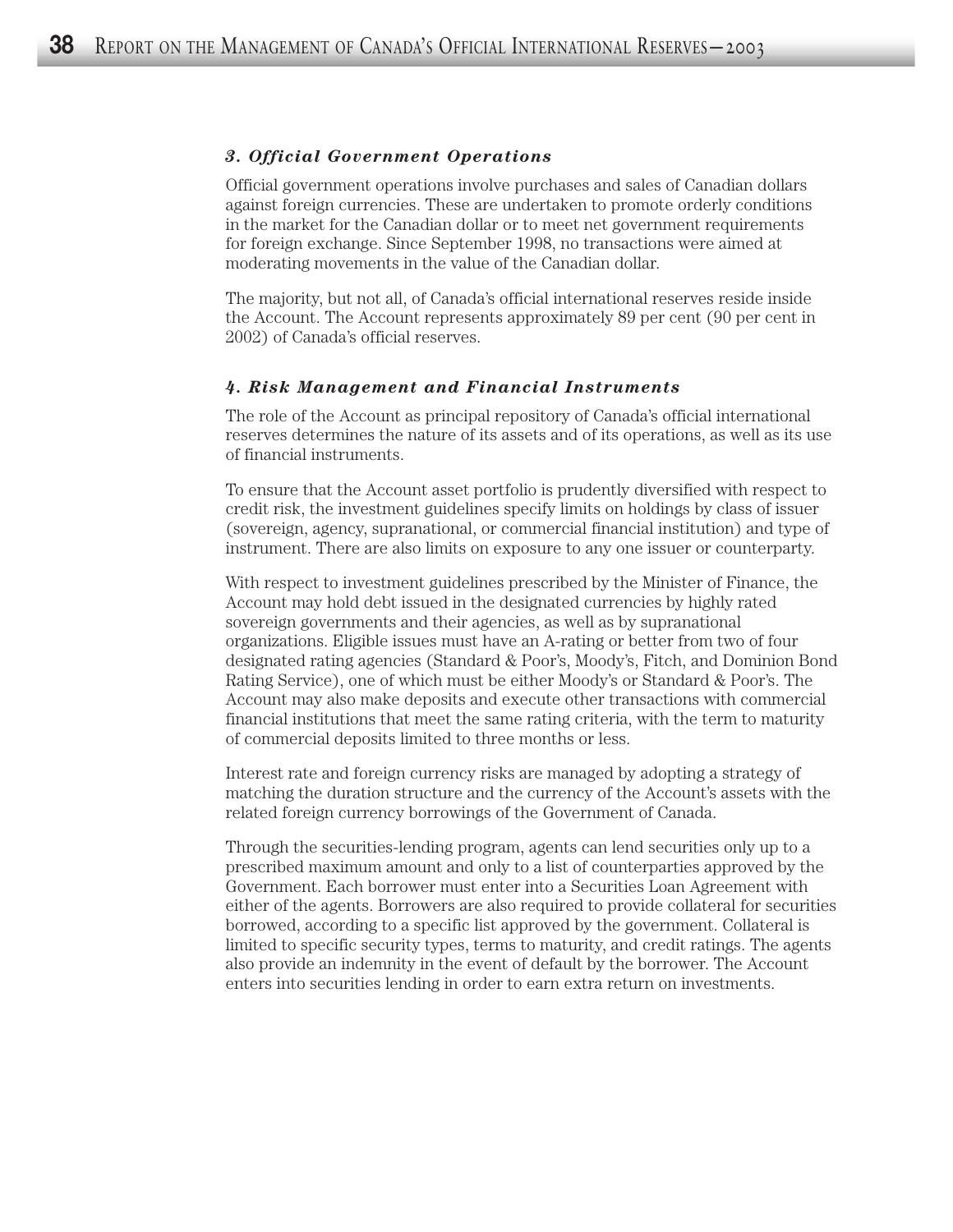|                                                               |                          |                   |              | 2003                     |                                  |                   | 2002              |
|---------------------------------------------------------------|--------------------------|-------------------|--------------|--------------------------|----------------------------------|-------------------|-------------------|
|                                                               |                          |                   |              |                          | Unamortized                      |                   |                   |
|                                                               |                          |                   | Par value    |                          | premium/                         |                   |                   |
|                                                               | 6 months<br>Under        | months<br>6 to 12 | 1 to 5 years | 5 years<br>Over          | accrued interest<br>discount and | Amortized<br>cost | Amortized<br>cost |
|                                                               |                          |                   |              | (millions of US dollars) |                                  |                   |                   |
| US-dollar holdings                                            |                          |                   |              |                          |                                  |                   |                   |
| Government securities                                         | 3,200                    |                   | I            | $\vert$                  | $\odot$                          | 3,195             | 3,114             |
| Other securities                                              | 1,375                    | 1,265             | 5,248        | 1,504                    | 225                              | 9,617             | 11,521            |
| Total US-dollar holdings                                      | 4,575                    | 1,265             | 5,248        | 1,504                    | 220                              | 12,812            | 14,635            |
| Other foreign currencies<br>Other securities<br>Euro holdings | 521                      | 927               | 6,539        | 5,838                    | 501                              | 14,326            | 13,053            |
| Government securities<br>Yen holdings                         | $\overline{\phantom{a}}$ | I                 | 465          | 465                      | 5                                | 935               | 846               |
| Total other foreign currencies                                | 521                      | 927               | 7,004        | 6,303                    | 506                              | 15,261            | 13,899            |
| Total                                                         | 5,096                    | 2,192             | 12,252       | 7,807                    | 726                              | 28,073            | 28,534            |
|                                                               |                          |                   |              |                          |                                  |                   |                   |

5. Term Structure of Foreign Currency Investments *5. Term Structure of Foreign Currency Investments*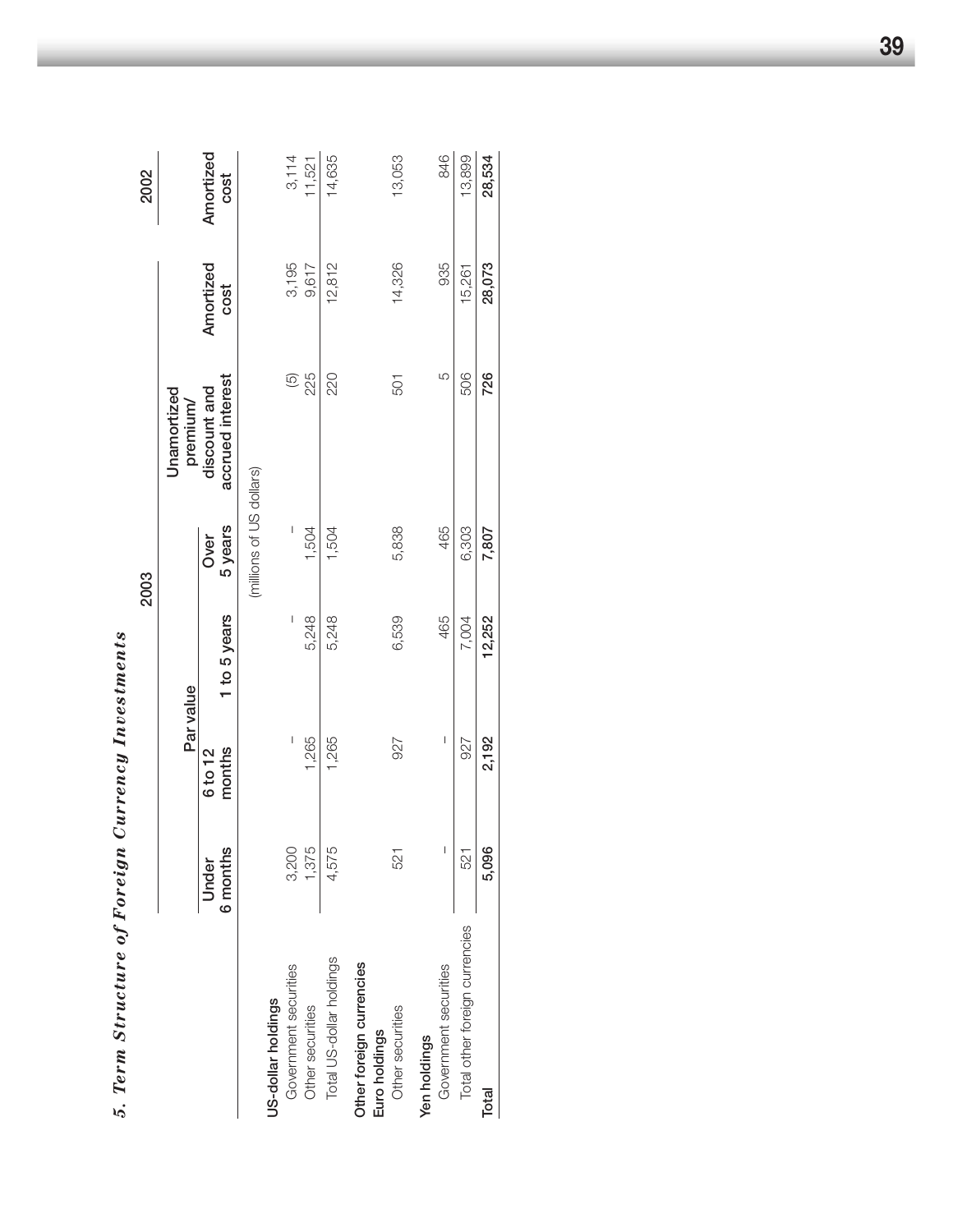|                            |              | 2003   |                |                       | 2002   |                |
|----------------------------|--------------|--------|----------------|-----------------------|--------|----------------|
|                            | Par<br>value |        | Amortized cost | Par<br>value          |        | Amortized cost |
| <b>Securities</b>          | US           | US     | Canadian       | <b>US</b>             | US     | Canadian       |
|                            |              |        |                | (millions of dollars) |        |                |
| US government              | 3.200        | 3.193  | 4.141          | 3.125                 | 3.114  | 4,913          |
| US federal agencies        | 5.124        | 5.182  | 6.718          | 4.366                 | 4.415  | 6,965          |
| Sovereign paper and        |              |        |                |                       |        |                |
| international institutions | 4.268        | 4.306  | 5.583          | 6.875                 | 6.901  | 10,886         |
| Accrued interest           |              | 131    | 169            |                       | 205    | 324            |
|                            | 12,592       | 12,812 | 16,611         | 14,366                | 14,635 | 23,088         |
| Estimated market value     |              |        |                |                       |        |                |
| at year-end                |              | 13.199 | 17.113         |                       | 15.316 | 24.163         |

## *6. Marketable Securities Denominated in US Dollars*

Estimated market values are based on quoted market prices.

Loans of securities are effected on behalf of the Account by agents who guarantee the loans and obtain collateral of equal or greater value from their approved counterparties in these transactions. At year-end, a portion of the Account's holdings of US government securities consisting of US\$2,250 million (par value) in Treasury Bills (US\$2,200 million in 2002) is being used in securities-lending operations with financial institutions.

### *7. Assets Denominated in Other Foreign Currencies*

*Cash and short-term deposits*

|              | 2003      |          |                       | 2002     |  |
|--------------|-----------|----------|-----------------------|----------|--|
|              | <b>US</b> | Canadian | US                    | Canadian |  |
|              |           |          | (millions of dollars) |          |  |
| Euros        | 13        | 17       | 65                    | 102      |  |
| Japanese yen | 76        | 99       | 69                    | 109      |  |
|              | 89        | 116      | 134                   | 211      |  |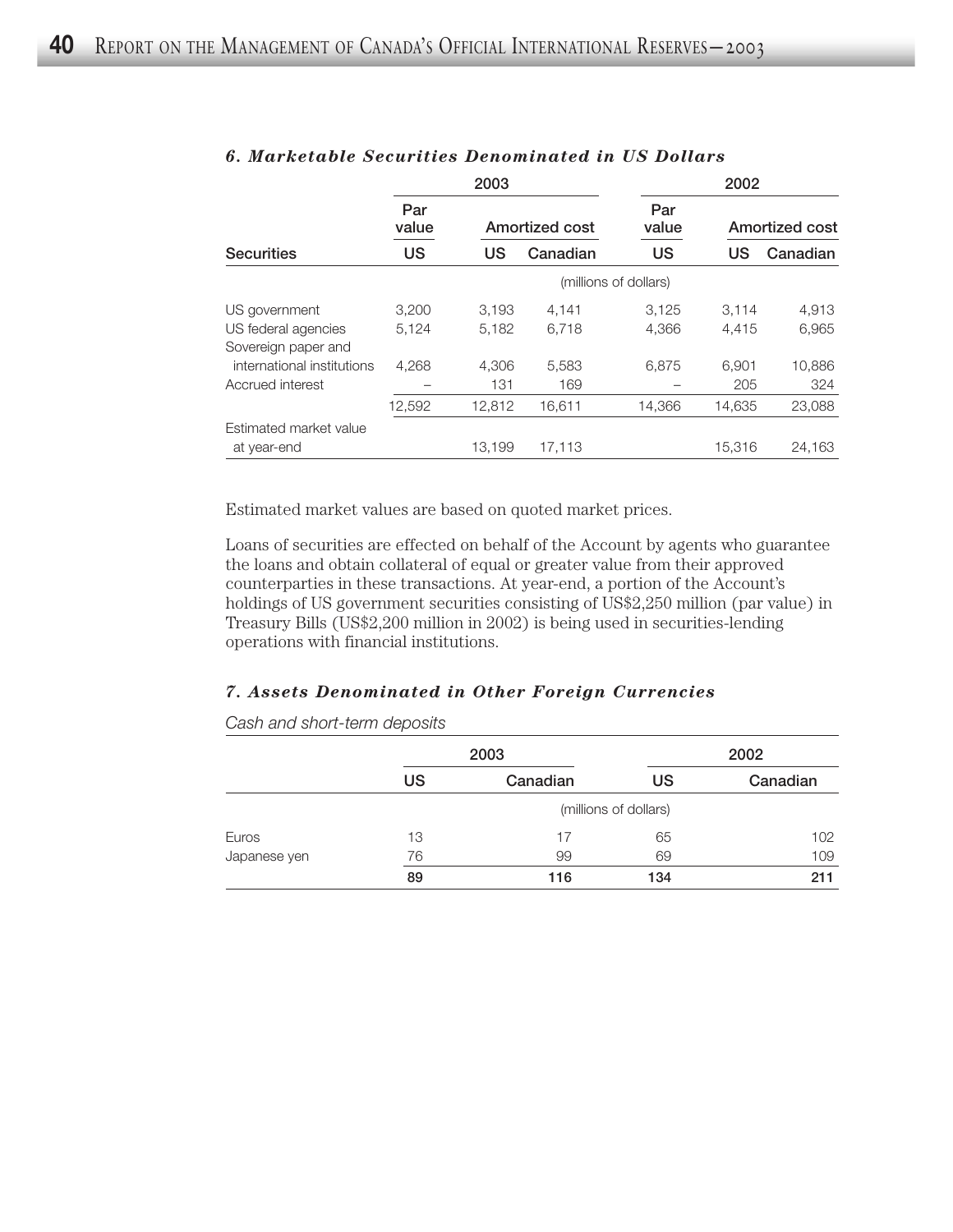#### *Marketable securities*

|                   |              | 2003           |          |                       |                | 2002     |  |
|-------------------|--------------|----------------|----------|-----------------------|----------------|----------|--|
|                   | Par<br>value | Amortized cost |          | Par<br>value          | Amortized cost |          |  |
|                   | <b>US</b>    | US             | Canadian | <b>US</b>             | US             | Canadian |  |
|                   |              |                |          | (millions of dollars) |                |          |  |
| Euros             | 13,825       | 14.326         | 18.573   | 12.637                | 13.053         | 20,593   |  |
| Japanese ven      | 931          | 935            | 1,213    | 842                   | 846            | 1,335    |  |
|                   | 14,756       | 15.261         | 19.786   | 13.479                | 13.899         | 21,928   |  |
| Estimated market  |              |                |          |                       |                |          |  |
| value at year-end |              | 15,862         | 20,565   |                       | 14,597         | 23,028   |  |

Estimated market values are based on quoted market prices.

# *8. Special Drawing Rights (SDRs)*

|                  | 2003                  |          | 2002 |          |  |
|------------------|-----------------------|----------|------|----------|--|
|                  | <b>US</b>             | Canadian | US   | Canadian |  |
|                  | (millions of dollars) |          |      |          |  |
| Held at year-end | 838                   | 1,087    | 717  | 1,130    |  |
| Accrued interest | 4                     | 3        | 2    | 4        |  |
|                  | 842                   | 1,090    | 719  | 1,134    |  |

## *9. Gold and Gold Loans*

During the year, the Account sold 490,067 fine ounces of gold (452,516 fine ounces in 2002).

| 2003                  |          | 2002      |          |  |
|-----------------------|----------|-----------|----------|--|
| <b>US</b>             | Canadian | <b>US</b> | Canadian |  |
| (millions of dollars) |          |           |          |  |
|                       |          |           |          |  |
|                       |          | 23        | 37       |  |
|                       |          | 5         | 8        |  |
| 6                     |          | 28        | 45       |  |
|                       |          |           |          |  |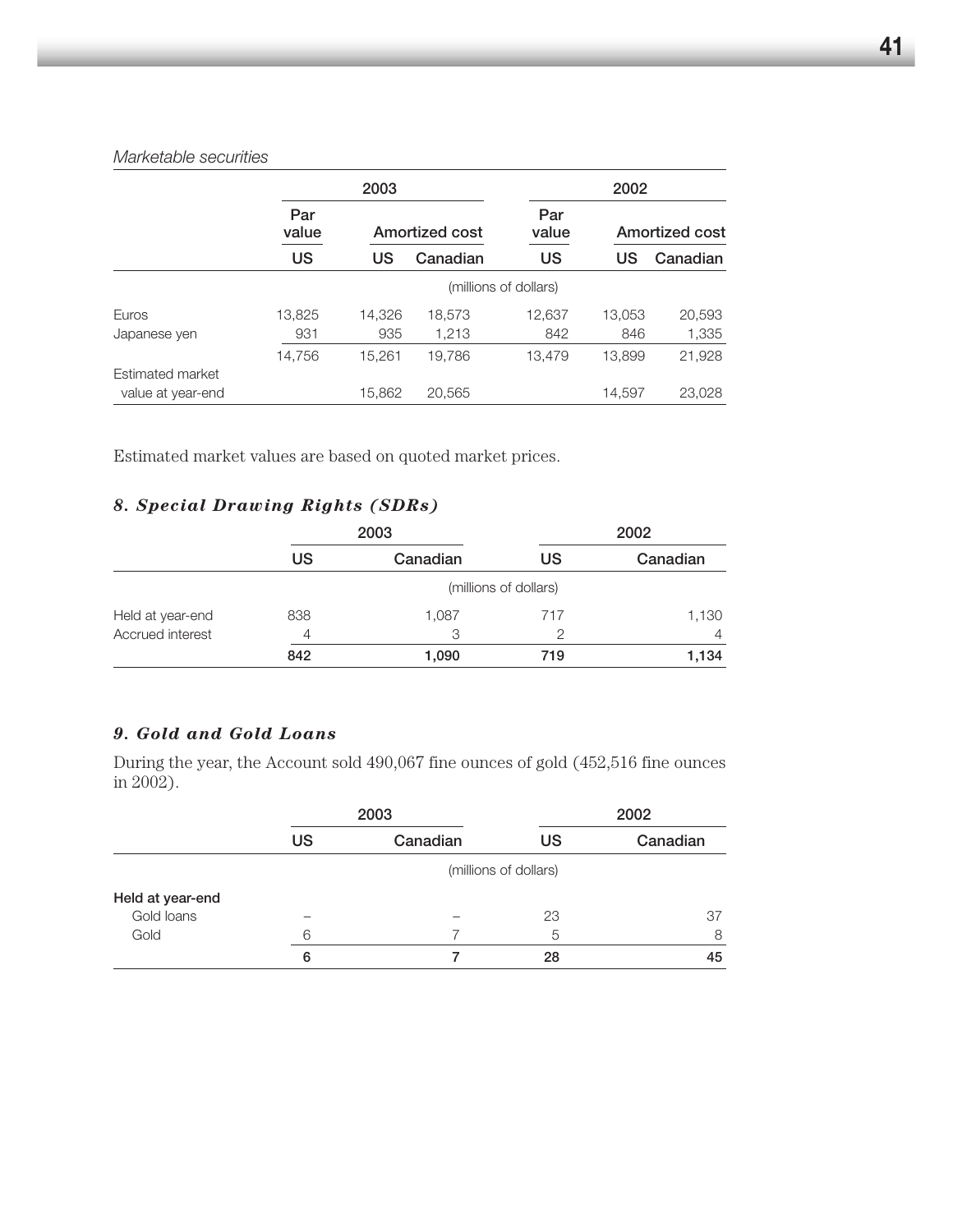|                | 2003                       |                               | 2002                       |                               |
|----------------|----------------------------|-------------------------------|----------------------------|-------------------------------|
|                | Price<br>per fine<br>ounce | Total<br>value in<br>millions | Price<br>per fine<br>ounce | Total<br>value in<br>millions |
| Carrying value |                            |                               |                            |                               |
| US             | 52.01                      | 6                             | 47.41                      | 28                            |
| Canadian       | 67.43                      | 7                             | 74.79                      | 45                            |
| Market value   |                            |                               |                            |                               |
| US             | 417.25                     | 45                            | 347.20                     | 208                           |
| Canadian       | 540.96                     | 59                            | 547.74                     | 328                           |

The year-end carrying values and market values (based on London fixings) of gold and gold loans, excluding accrued interest, are:

#### *10. Due to the Consolidated Revenue Fund (CRF)—Advances*

The Account is funded by advances from the CRF. These are limited to Can\$60 billion by Order-in-Council dated 26 April 2001. At year-end, advances from (deposits with) the CRF consisted of:

|                        | 2003     | 2002                           |
|------------------------|----------|--------------------------------|
|                        |          | (millions of Canadian dollars) |
| US dollars             | 23,898   | 32,852                         |
| Canadian dollars       | (4, 347) | (5, 447)                       |
| Euros                  | 17,920   | 20,132                         |
| Japanese yen           | 1,303    | 1,435                          |
| Special drawing rights | (1, 175) | (1,304)                        |
|                        | 37,599   | 47,668                         |

The proceeds of Canada's borrowings in foreign currencies and allocations of SDRs by the IMF have been advanced from the CRF to the Account. Subsequent repayments of foreign currency debt are made using the assets of the Account and result in reductions in the level of foreign currency advances. Interest payable by Canada on borrowings in foreign currencies and charges on allocations of SDRs to Canada are charged directly to the CRF.

Canadian-dollar advances are required by the Account for the settlement of its purchases of foreign currencies. Sales of foreign currencies result in receipts of Canadian dollars that are remitted to the CRF, causing reductions in the level of outstanding Canadian-dollar advances. Cumulative net sales of foreign currencies can result in overall net deposits of Canadian dollars by the Account with the CRF.